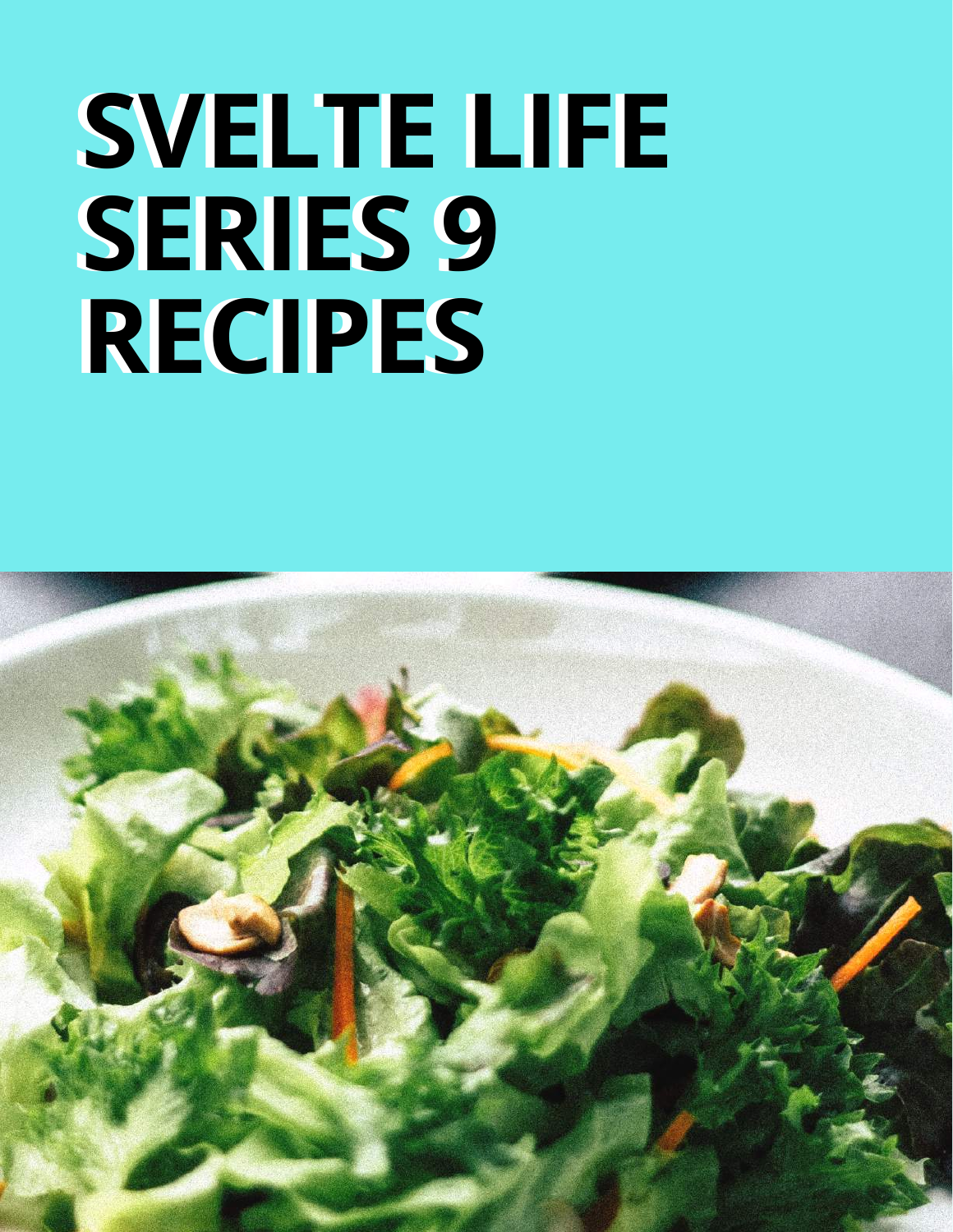# **T A B L E O F C O N T E N T S**

#### **BREAKFAST**

| Sweet Potato Toast with Nut Butter & Chia |    |
|-------------------------------------------|----|
| Breakfast Quinoa Cups                     | 4  |
| Mexican Breakfast Bean Bowl               | 5  |
| Eggs, Spinach & Mushrooms                 | 6  |
| Almond Butter Breakfast Smoothie          |    |
| Turkey & Sweet Potatoes                   | 8  |
| Overnight Oats                            | q  |
| Cinnamon Apple Peach Granola Bake         | 10 |
| Coconut Granola Yogurt                    | 11 |
| Lentil Oatmeal                            | 12 |

#### **LUNCH**

| Strawberry Mango Guacamole & Chicken Wraps | 13 |
|--------------------------------------------|----|
| Zucchini Lasagna Leftovers                 | 14 |
| Date & Nut Butter Smoothie                 | 14 |
| Rice Paper Chicken Wraps                   | 15 |
| Chickpea Mediterranean Salad               | 16 |
| Mushroom & Broccoli Quinoa Bowl            | 17 |
| Sesame Ginger Skewer Leftovers             | 18 |
| Warm Portobello Green Salad                | 19 |
| Detox-Me Soup                              | 20 |
| Asparagus & Spinach Soup                   | 21 |

#### **DINNER**

| Salmon & Egg Salad Stuffed Avocados                | 22 |
|----------------------------------------------------|----|
| Lam Stew                                           | 23 |
| Bacon Wrapped Salsa Chicken Breasts                | 24 |
| Cajun Chicken Wings                                | 25 |
| Classic Chicken Soup                               | 26 |
| Beet Salad With Whitefish                          | 27 |
| Creamy Avocado & Zucchini Pasta                    | 28 |
| Mushroom & Broccoli Quinoa Bowl with Basic Protein | 29 |
| Curry Shrimp With Cauliflower Rice                 | 30 |
| Crab/ Fish Cakes                                   | 31 |
| Sesame Ginger Skewers                              | 32 |
| Bison Stuffed Banana Peppers                       | 33 |

#### **MIX & MATCH**

| Baked Rosemary & Thyme Beets     | 34 |
|----------------------------------|----|
| Mashed Sweet Potato & Turnips    | 35 |
| Cajun Broccolini                 | 36 |
| Lemon Dill Salmon & Kale         | 37 |
| Portobello Mushroom Cap Buns     | 38 |
| Pineapple Chicken Burger         | 39 |
| Garlic & Jalapeno Chicken Burger | 40 |
| Rosemary & Garlic Beef Burgers   | 41 |
| Zucchini Lasagna                 | 42 |
|                                  |    |

#### **APPENDIX**

| Guacamole              | 43 |
|------------------------|----|
| Simple Salad           | 44 |
| Pico de Gallo          | 45 |
| Zucchini Noodles       | 46 |
| Cauliflower Mash/ Rice | 47 |

SVELTE

### Streamline your body, mind & life. SVELTE Media LLC © 2018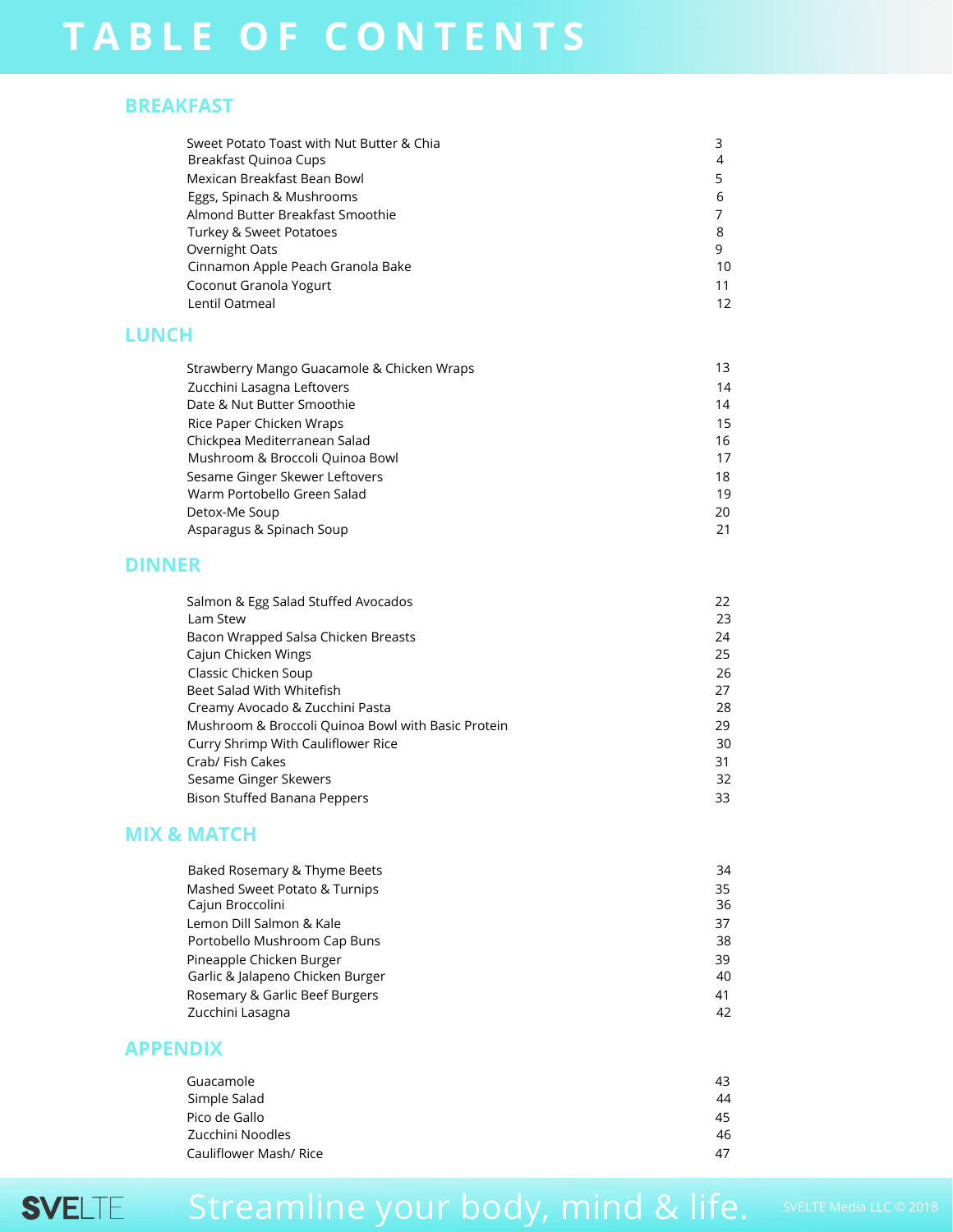# <span id="page-2-0"></span>**B R E A K F A S T – ( 1 0 )**



**2 Servings**

#### **Ingredients:**

- 2 slices of sweet potato, lengthwise, double toasted
- 2-3 tbsp nut butter (almond/ cashew)
- ½ banana, sliced
- 2 tbsp chia seeds
- Serve alongside fresh fruit if desired

#### **Instructions:**

- 1. Prep by toasting slices of sweet potato until slightly browned on outside or desired texture.
- 2. Then spread nut butter overtop slices of sweet potato.
- 3. Then layer with slices of banana followed by sprinkling chia seeds overtop.
- 4. Serve and enjoy.

Streamline your body, mind & life. **SVEI TF** 

SVELTE Media LLC © 2018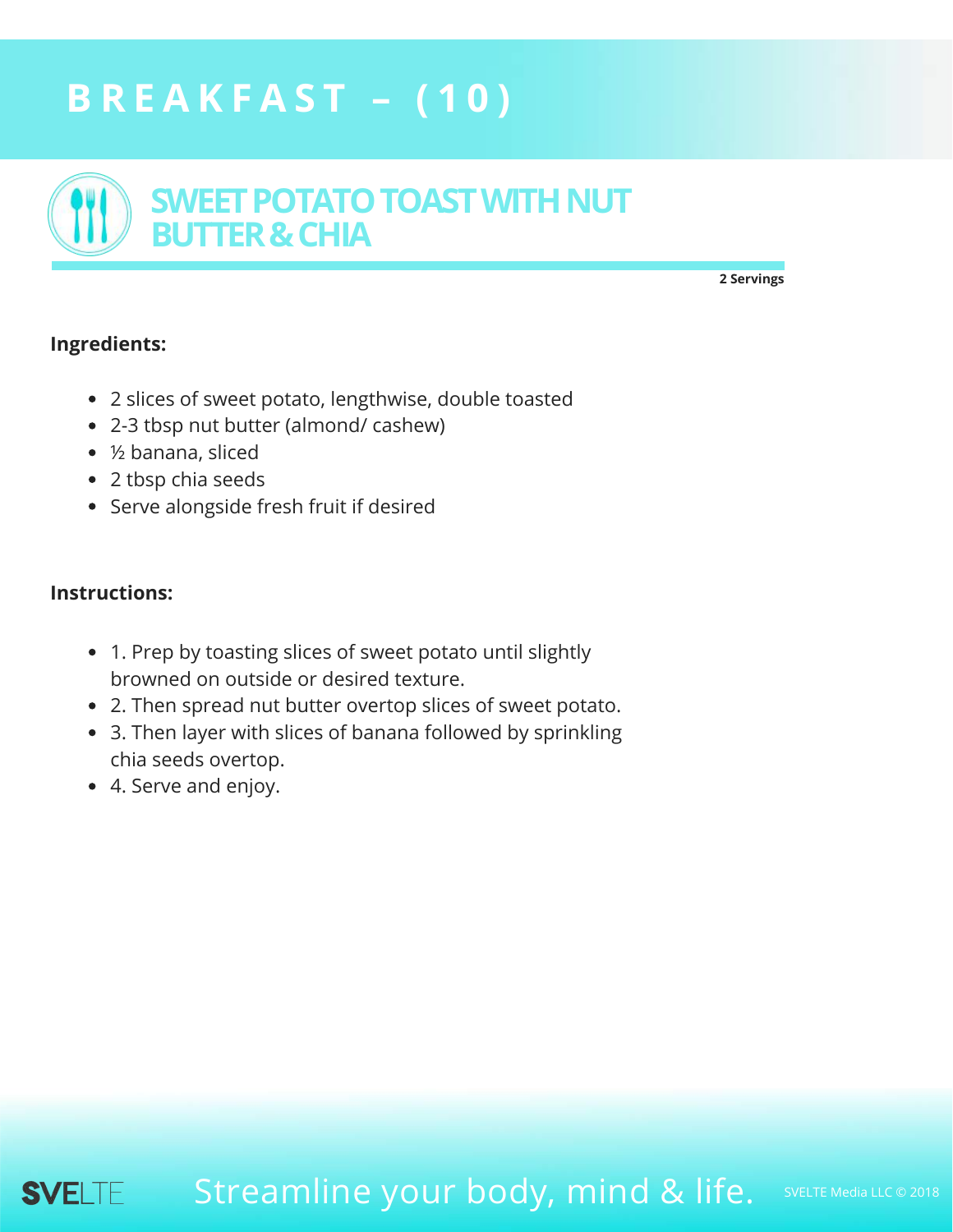<span id="page-3-0"></span>

**Makes approx. 24-28 mini cups**

#### **Ingredients:**

- 1 tbsp olive oil
- 2 cups quinoa, cooked
- 3 eggs
- ¾ cup cheese, grated (use either cheddar or a Paleo friendly cheese)
- 1 cup zucchini, shredded
- ½ cup ground turkey, cooked into small chunks
- ¼ cup parsley, chopped
- 2 green onions, chopped
- ¼ cup mushrooms, chopped finely
- salt and pepper

#### **Instructions:**

1. Prep by preheating oven to 350F. Then prep a couple mini muffin trays with a small amount of oil.

2. In a large mixing bowl combine all ingredients and stir well. Then portion mixture into muffin tins filling them to the top.

3. Place in oven and bake for 15-20 minutes until the sides turn a golden brown. Remove from heat and let cool for 5 minutes before serving.

4. Serve desired amount and freeze the rest for later. You can start by freezing on a pan with parchment paper until frozen and then transfer to a freezer container.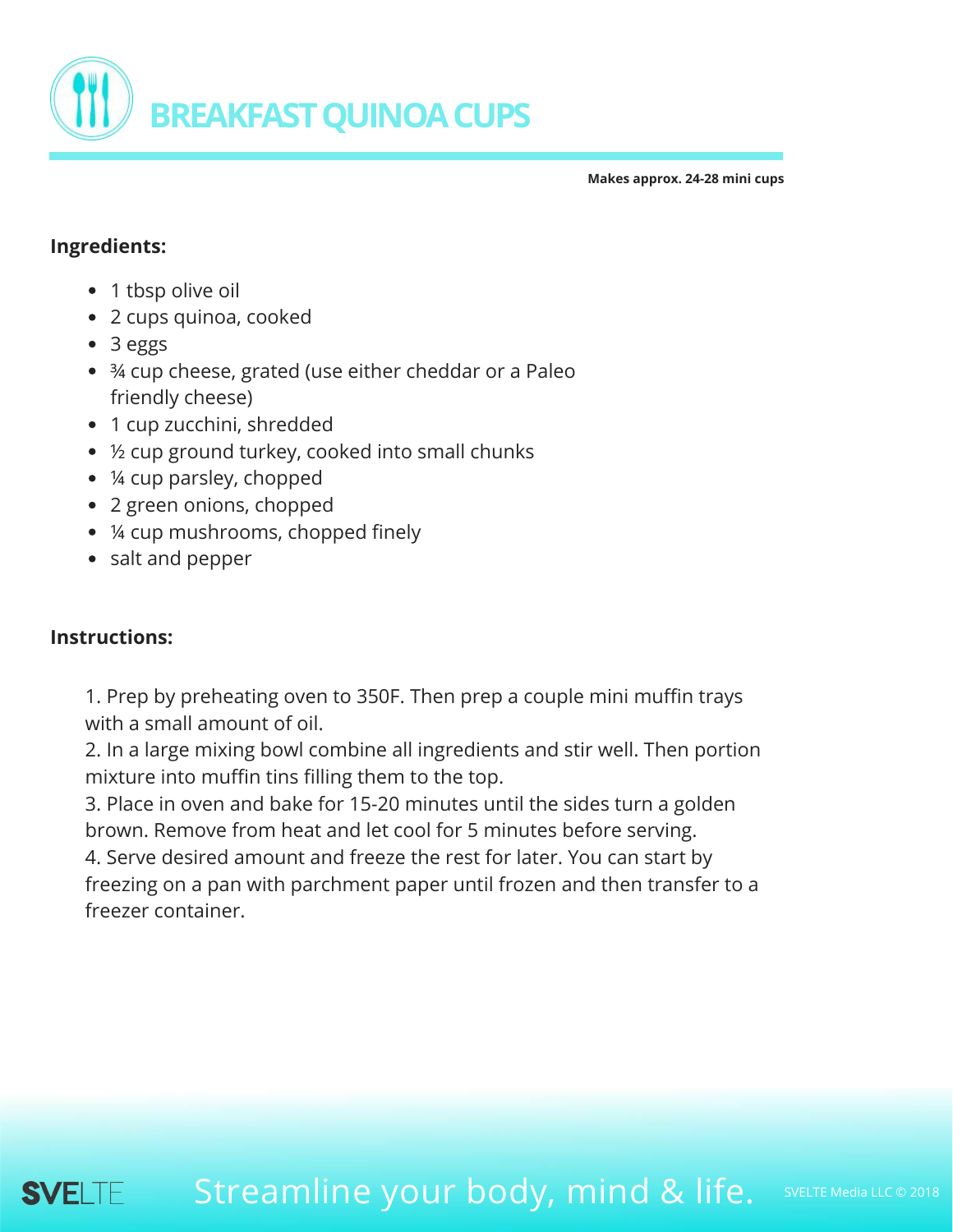<span id="page-4-0"></span>

#### **Ingredients:**

- 1 can black beans, drained. You may keep some of the liquid for cooking.
- 1 clove garlic
- 1 tbsp olive oil
- ¼ cup onions, diced
- 1 portion of Gallo pinto \* Recipe in appendix
- ½ ripe avocado, sliced
- salt and pepper

#### **Instructions:**

1. Prep by starting with beans. Heat olive oil over medium heat. Then add onions and cook for 2-3 minutes until translucent. Then add garlic and cook for 20-30 seconds stirring constantly so that the garlic doesn't burn.

2. Then add on can of black beans and cook with salt and pepper to season.

3. Stir well and cook for about 5-8 minutes. Then remove from heat and start plating.

4. In a bowl combine a portion of beans, topped with salsa and sliced of avocado. Sprinkle salt and pepper over to taste. Serve and enjoy.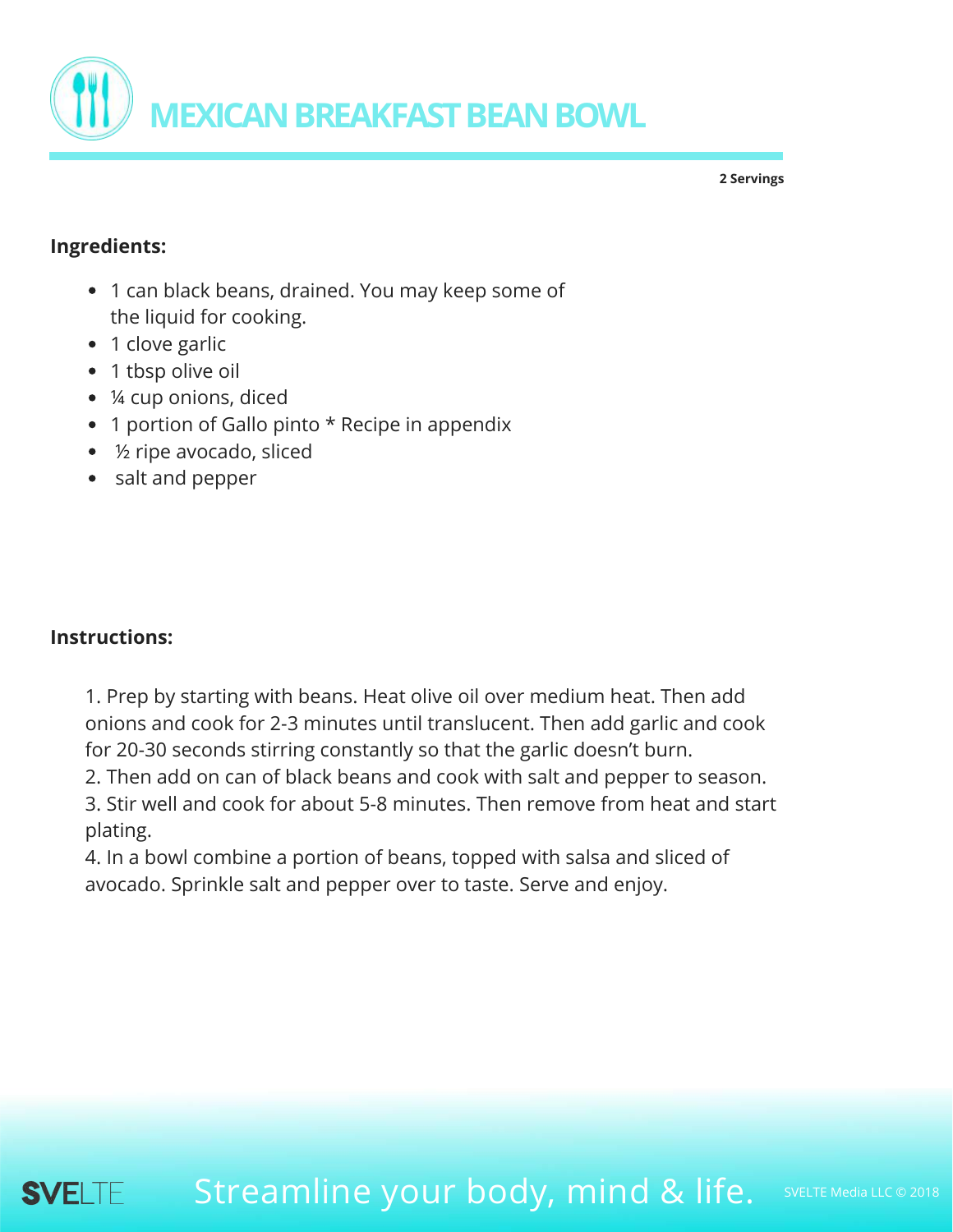<span id="page-5-0"></span>

#### **Ingredients:**

- 2-3 eggs (poaches or fried or scrambled)
- 3 cups spinach
- 1 cup mushrooms, sliced
- 1 clove garlic
- salt and pepper
- 2 tbsp olive oil

#### **Instructions:**

1. In a large frying pan, heat oil over medium heat.

2. Then add in garlic and stir for 30 seconds to cook, making sure it doesn't burn.

3. Then add in mushrooms and cook until they start to soften. At this point add in the spinach. Continue to cook and stir until spinach is wilted and mushrooms are tender. Remove from heat and set aside in serving dish, covering it while you cook the eggs.

4. Prep desired amount of eggs (1-2 per person) as desired. Fried or scrambled is generally the easiest and you can use the leftover oil in the pan to cook. Add salt and pepper to taste.

5. Then plate by adding greens and mushrooms and placing eggs overtop. Serve with Pico de Gallo for extra flavor.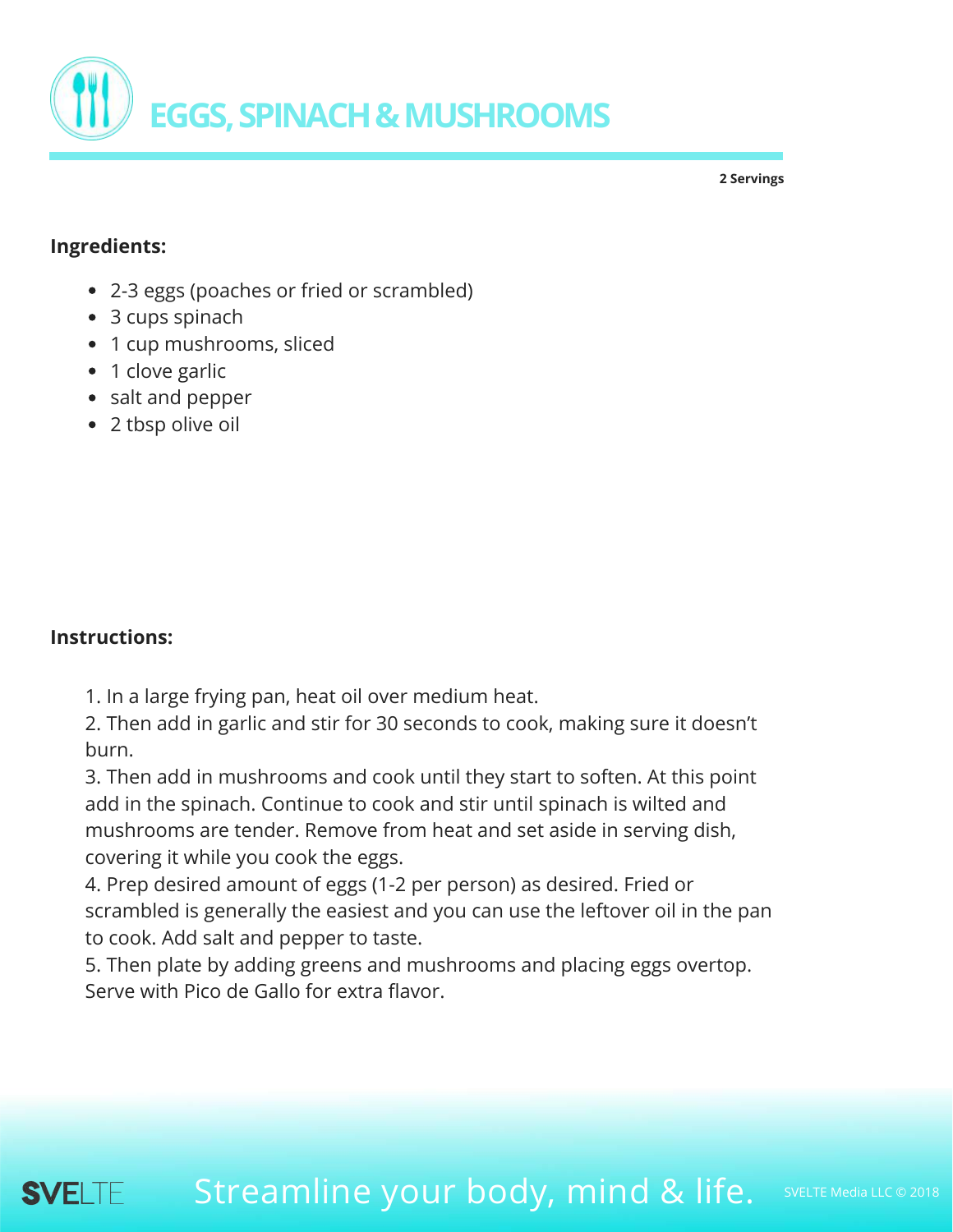<span id="page-6-0"></span>

#### **Ingredients:**

- 2 cups almond milk
- ¼ cup almond butter
- 1 banana, frozen
- 2 tbsp flax seeds
- ¼ tsp cinnamon

#### **Instructions:**

- 1. Mix ingredients in a blender and pulse until smooth.
- 2. Serve and enjoy.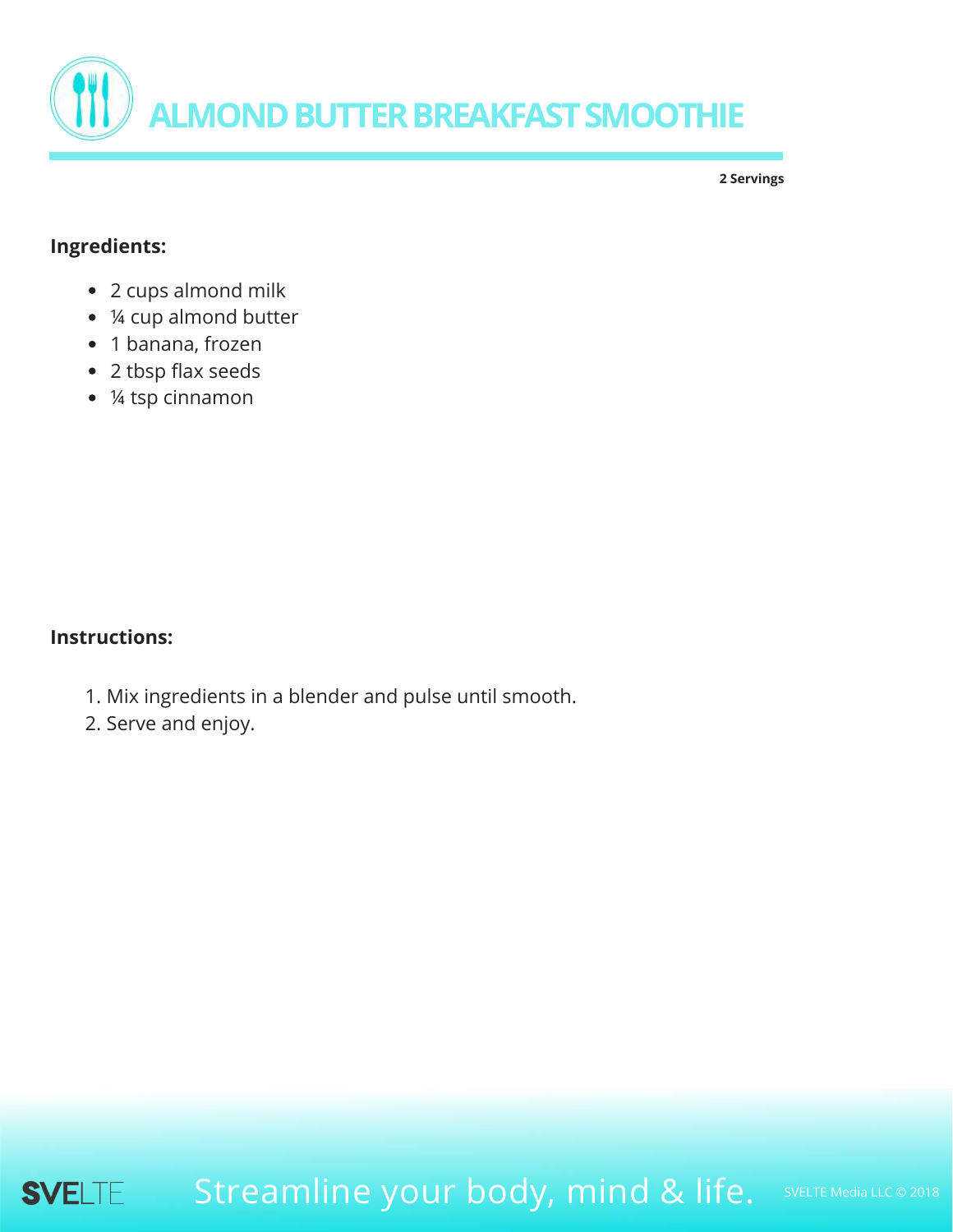<span id="page-7-0"></span>

#### **Ingredients:**

- ½ lb ground turkey, cooked and seasoned with salt & pepper (& desired spices)
- 2 tbsp olive oil
- 1 tbsp coconut oil
- 1 sweet potato, diced
- 2 cups baby kale, chopped
- 2 tbsp balsamic dressing
- 1 tbsp brown sugar
- 1/8 cup parsley, chopped
- topping: nuts/ seeds as desired

#### **Instructions:**

**SVELTE** 

1. In a large skillet, heat 1 tbsp olive oil over medium heat. Then add in ground turkey and add salt and pepper. Cook over medium heat breaking the turkey up into small pieces until browned. Then add in parsley and stir in well. Cook for another minute and remove from heat, cover.

2. Then in the skillet add more oil to the pan (you can choose coconut oil for this next portion).

3. Once oil is heated, add in sweet potatoes. Stir to cook all sides evenly. Once sweet potatoes start to become tender, add in baby kale and cook until it starts to wilt.

4. Then move veggies to one side of pan. Then add in brown sugar, coconut oil and balsamic vinegar and stir well. Once this starts to bubble stir into veggies.

5. Then portion into plates serving turkey overtop veggies. You can top with pumpkin seeds or other nuts and seeds as desired. Enjoy!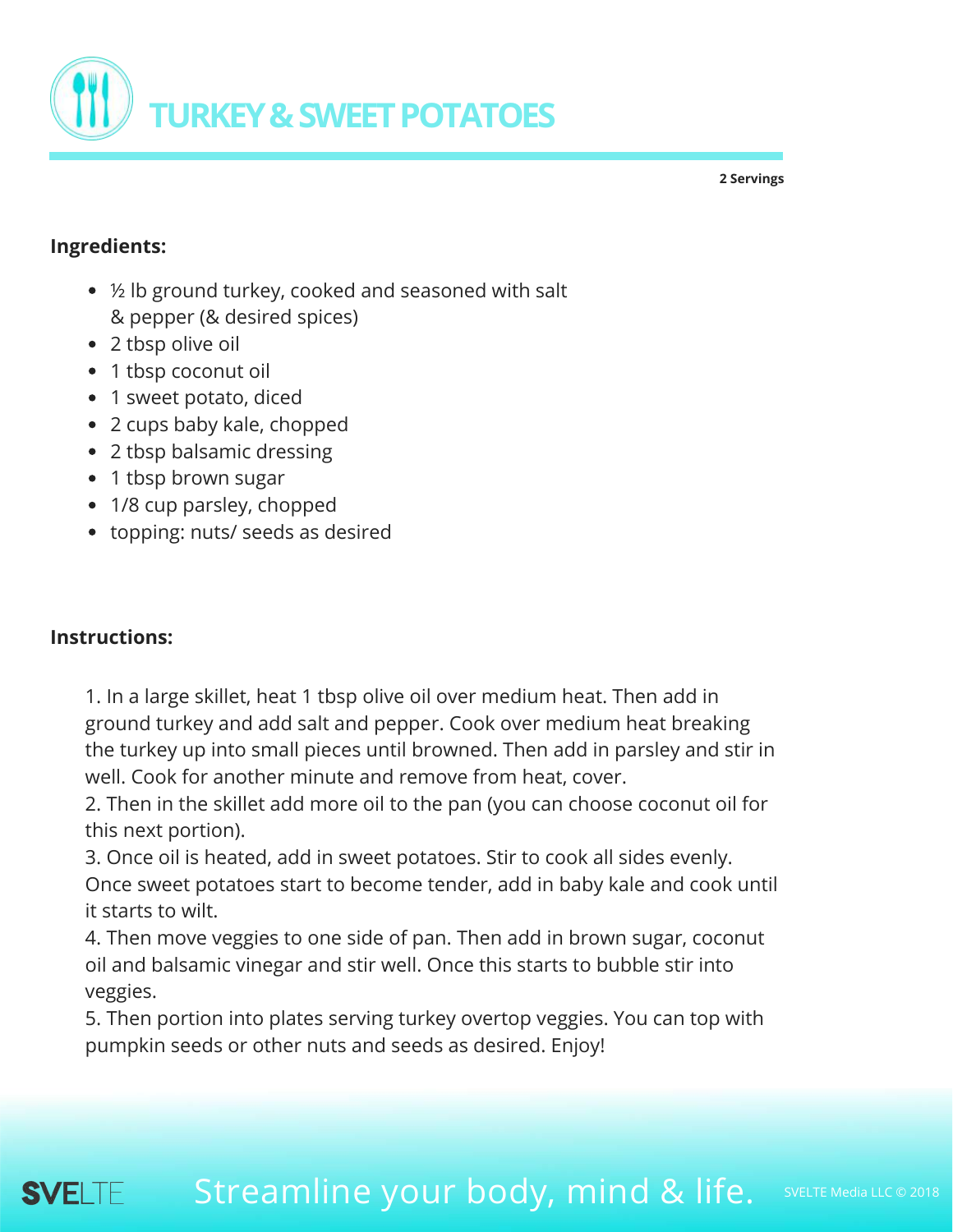<span id="page-8-0"></span>

#### **Ingredients:**

- $\bullet$   $\frac{3}{4}$ -1 cup oats
- 1 ½ cups coconut milk
- ¼ cup chia seeds
- 1 banana, mashed
- 1 tsp cinnamon
- 1 + 1 tbsp shredded coconut
- ¼ cup blueberries
- ¼ cup strawberries, sliced

#### **Instructions:**

1. In a small mixing bowl combine oats, coconut milk, chia seeds and banana. Stir well.

2. Then add cinnamon and 1 tbsp shredded coconut and let sit overnight.

3. When serving serve in two portions and mix in fruit and top with shredded coconut.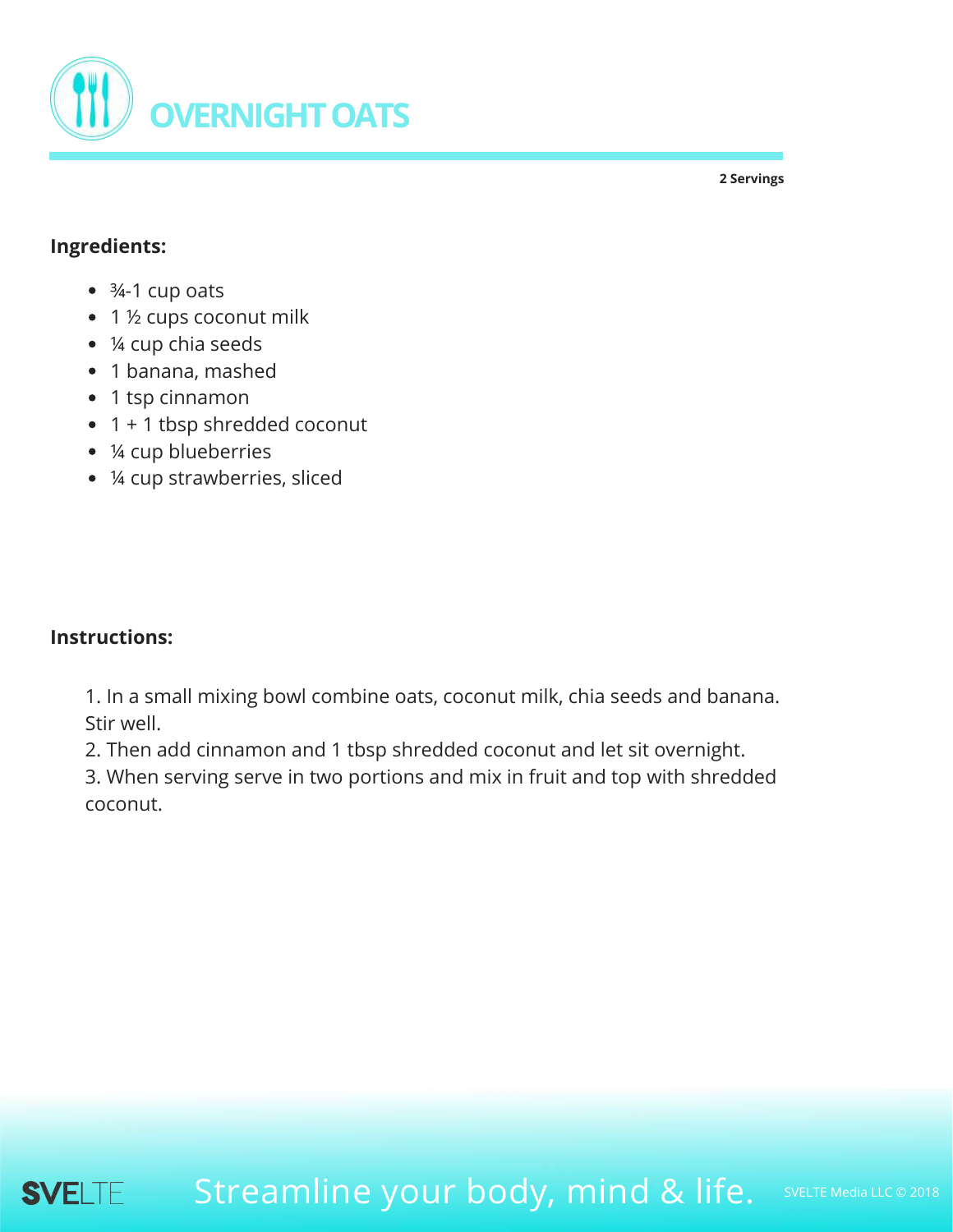<span id="page-9-0"></span>**B R E A K F A S T – ( 1 0 ) CINNAMONAPPLEPEACHGRANOLABAKE**

**Serves 4 with 2 leftovers for next breakfast.**

#### **Ingredients:**

- 2 cups steel cut oats
- 1 + 1 tbsp coconut oil, melted
- 2 tbsp raw or brown sugar
- 2 cups coconut milk
- 2 apples, peeled and sliced
- 2 peaches, peeled and sliced
- ¼ cup pumpkin seeds
- ¼ cup sesame seeds
- ½ cup applesauce
- ¼ cup maple syrup or raw honey
- 2 tsp cinnamon
- 1 tsp baking powder
- 2 tsp vanilla
- ¼ inch piece of ginger, shredded or chopped
- ½ tsp nutmeg
- $\bullet$  ½ tsp salt
- ½ tsp cloves

#### **Instructions:**

1. Preheat oven to 375F. Prep baking pan (2-2.5L) by greasing it lightly with coconut oil.

2. In a large bowl combine oats, spices, salt and baking powder. Stir well.

3. In a separate mixing bowl, combine liquids (milk, apple sauce, maple syrup and vanilla). Mix well.

4. Slowly pour liquid mixture over the oats mixing as you add it in. Once all liquid is mixed in, proceed to mix and fold in the apple and peach slices. Be careful as to not mash the peaches. 5. Then transfer mixture to a pan and

use pumpkin seeds and sesame seeds to sprinkle overtop.

6. Place in oven and bake uncovered for 35-40 minutes until golden brown on top and bubbling at the corners of the pan.

7. Make sure to cool for 10 minutes, serve and enjoy. This will keep in the fridge for 5-6 days or in the freezer for a few weeks.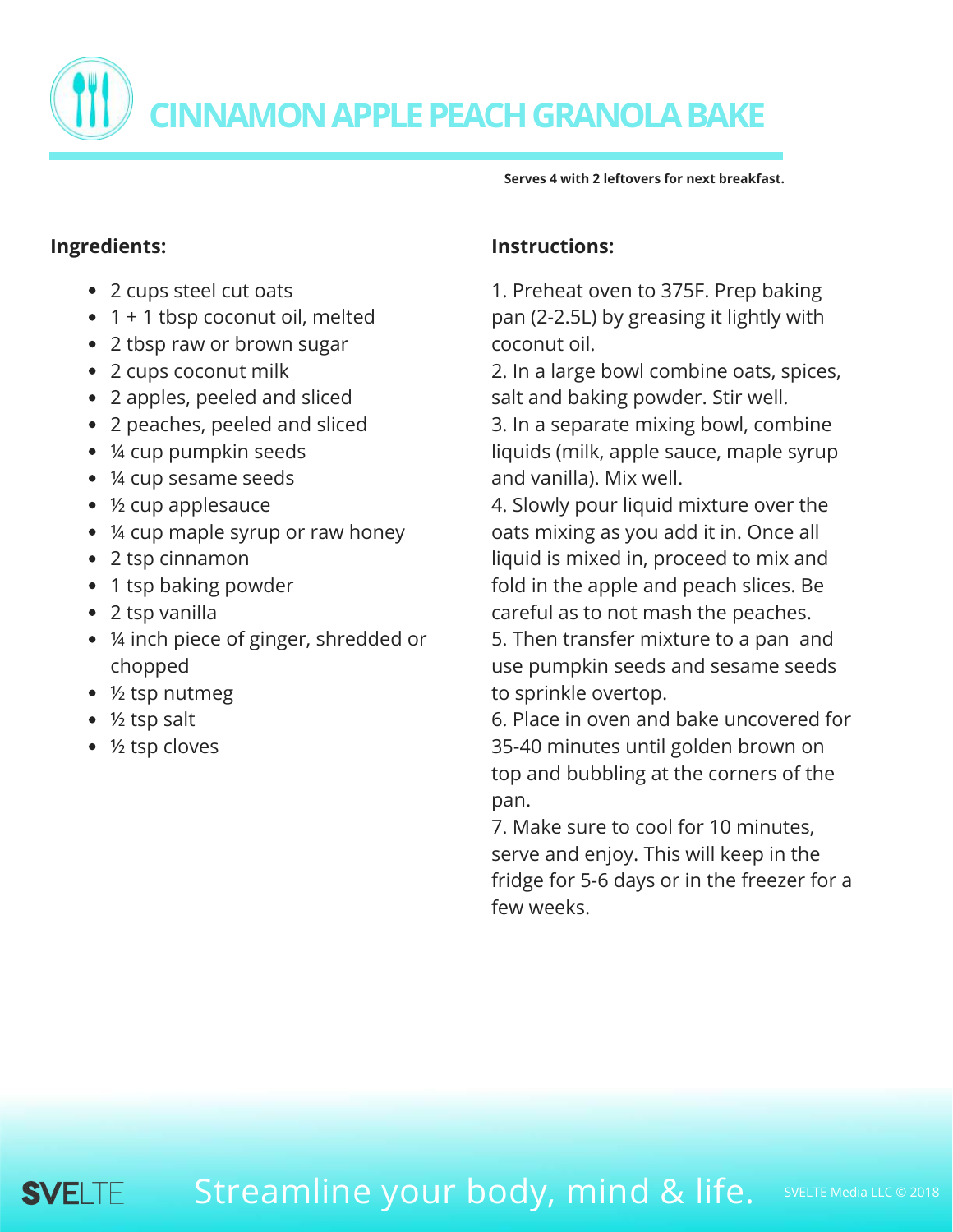<span id="page-10-0"></span>

**2 -3 Servings**

#### **Ingredients**

- 2 servings of "cinnamon apple peach granola bake"
- 1 can coconut milk
- 3 capsules probiotics
- 1 tbsp maple syrup
- cheesecloth

#### **Instructions:**

1. In a medium size glass sterilized mixing bowl combine coconut milk and probiotic capsules. Stir well to spread the capsule contents. (You must open the capsules to release contents and throw out the gelatin capsules). Let 24- 48hours on the counter covered with cheesecloth. You will know it is ready when it is slightly tangy in flavor.

2. Then when serving, add in maple syrup and top with portions of the granola bake.

3. Serve and enjoy.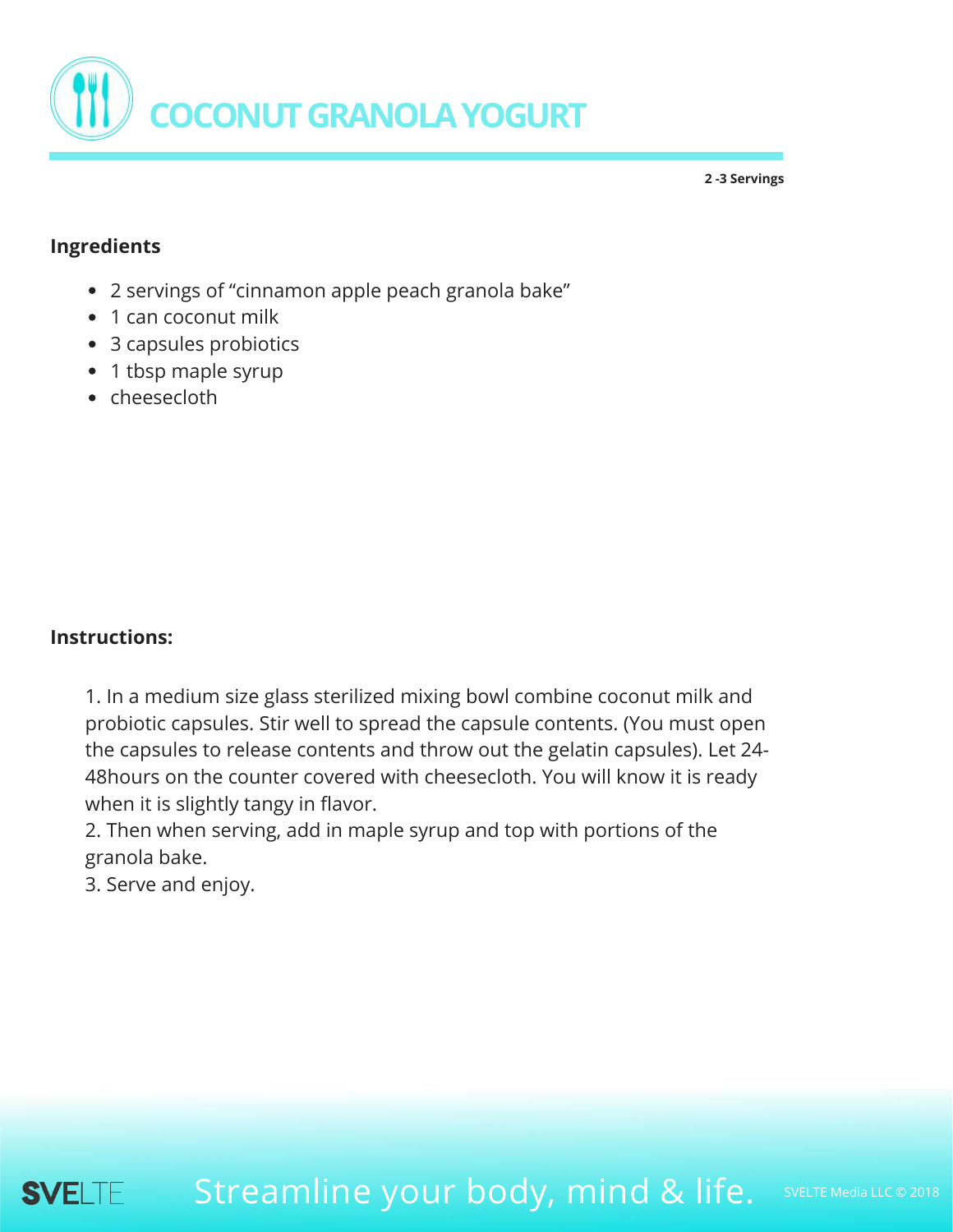<span id="page-11-0"></span>

#### **Ingredients**

- 2/3 cup red lentils
- 1 3⁄4 cup vegetable broth
- 1 clove garlic, minced
- 1 shallot, chopped
- 1-2 green onions, diced
- 1 ripe avocado, sliced
- ½ cup cherry tomatoes, diced
- portion of hummus
- salt and pepper to taste
- dash of paprika

#### **Instructions:**

1. In a medium sized saucepan add lentils, vegetable stock, garlic and shallots. Bring it to a boil and let simmer for 10-12 minutes until liquid has absorbed. Season with salt and pepper.

2. One finished, spoon and portion out in 2-3 bowls. Top with hummus, tomatoes, and sliced ripe avocado. Then finish with sliced green onions and a dash of paprika overtop.

3. Serve and enjoy.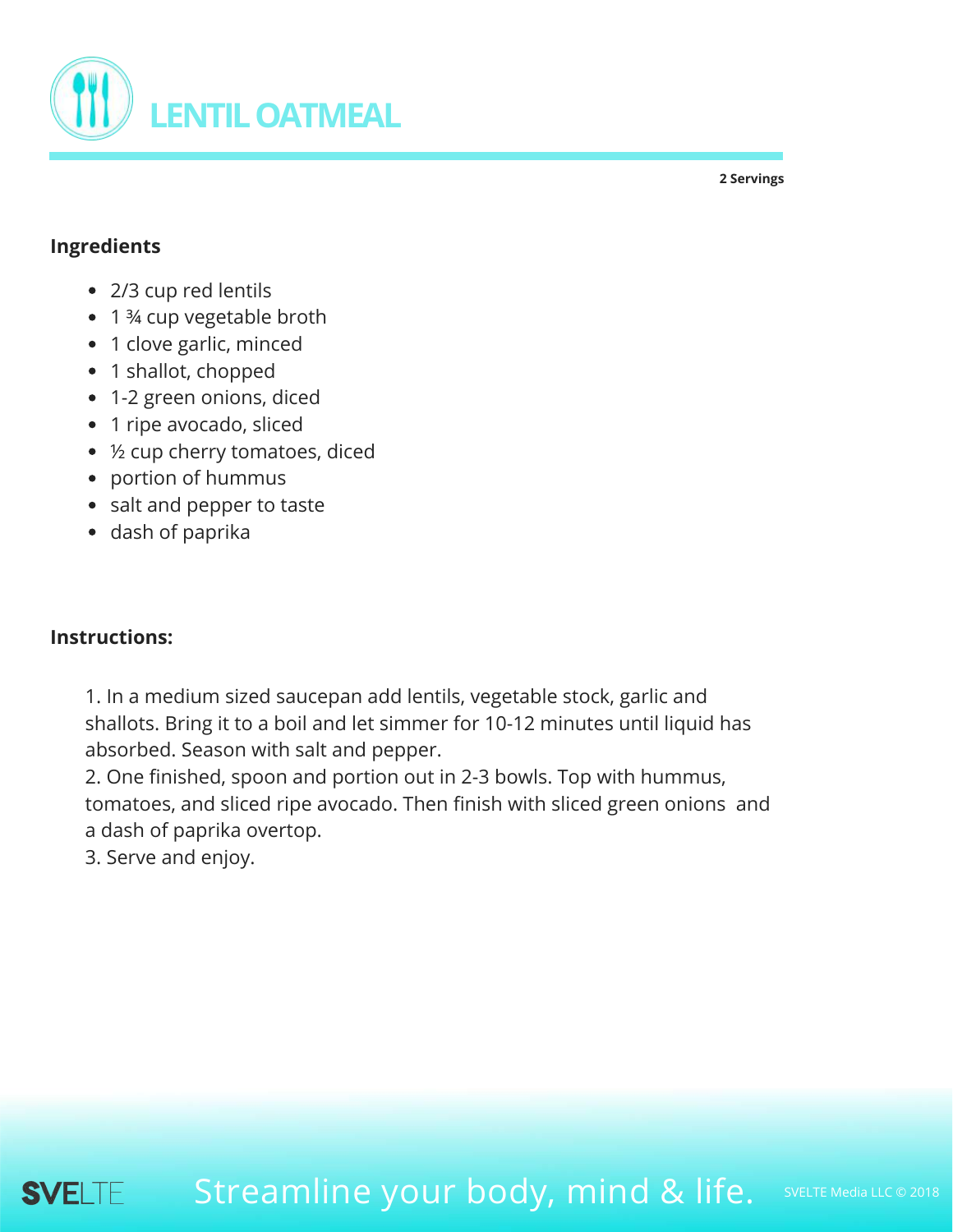# <span id="page-12-0"></span>**L U N C H – ( 1 0 )**



#### **Ingredients:**

**2 -3 Servings**

- 3-6 pieces of large leaf lettuce
- 1 ripe avocado, diced into chunks
- ¼ cup red onion, diced finely
- 1 small mango, diced
- 1/3 cup cilantro, chopped
- 1 cup strawberries, sliced
- 1 lime, juice
- salt and pepper
- ½ tsp chili flakes
- 2-3 portions cooked chicken, chopped into pieces/ sliced.

#### **Instructions:**

1. In a medium sided mixing bowl mash ½ the avocado with lime juice. Then add all ingredients except for chicken and lettuce leaves and mix well.

2. Then start to plate. Place 1-2 leaves on each plate followed by a generous portion of mango guacamole and chicken pieces. Serve and enjoy.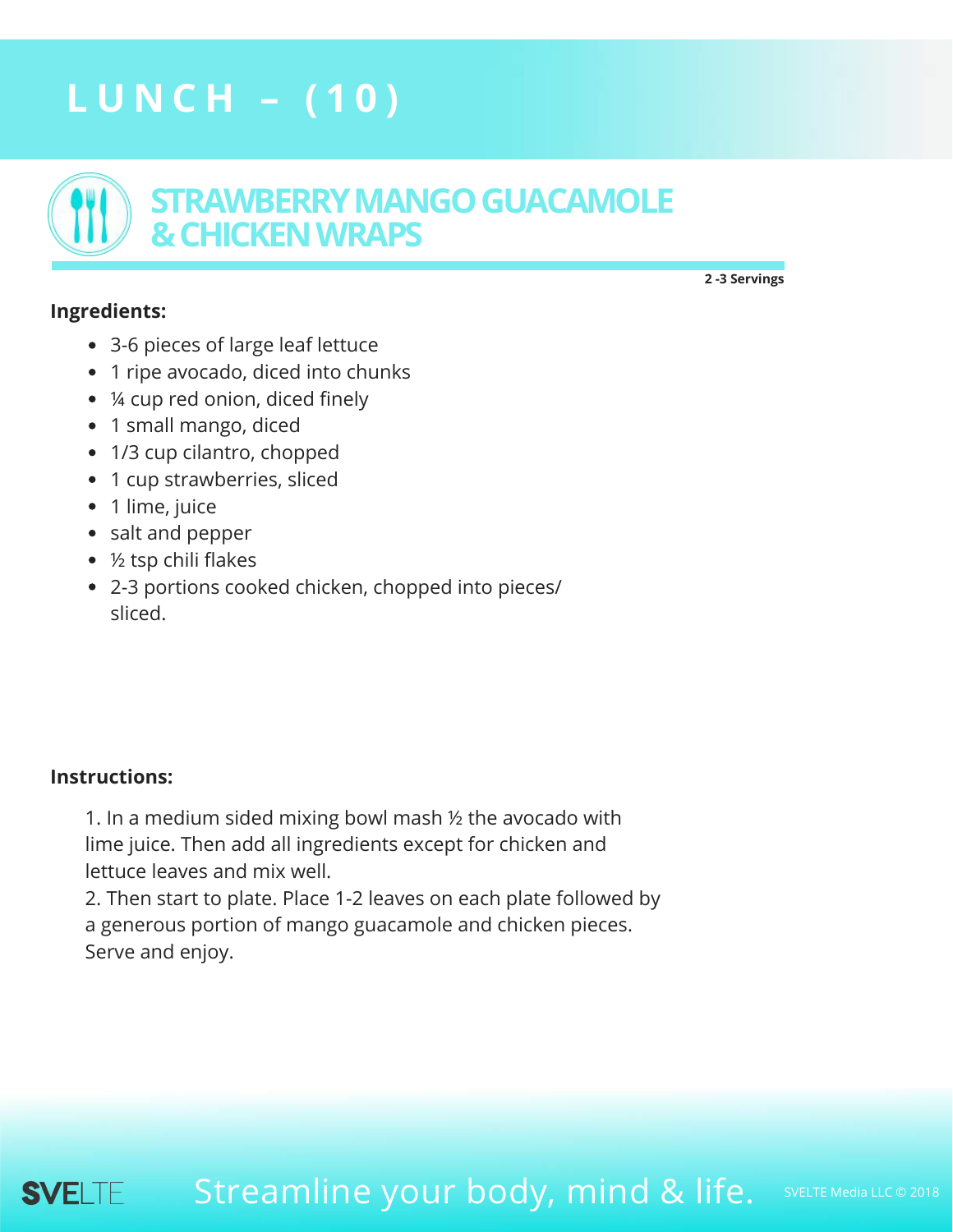<span id="page-13-0"></span>

#### **Instructions:**

1. Reheat pieces in a pan or microwave as desired



**2 Servings**

**2 Servings**

#### **Ingredients**

- 3 cups coconut milk
- 3 tbsp flax seeds
- 3 tbsp chia seeds
- 4 Medjool dates
- 3 tbsp almond butter
- ½ tsp cinnamon
- 1 tbsp honey
- 1 frozen banana
- $\bullet$  1 ½ cups spinach
- ½ cup ice

#### **Instructions:**

1. In a blender combine ingredients and blend well. Pulse until smooth. Serve and enjoy. Add extra liquid or coconut milk if desired.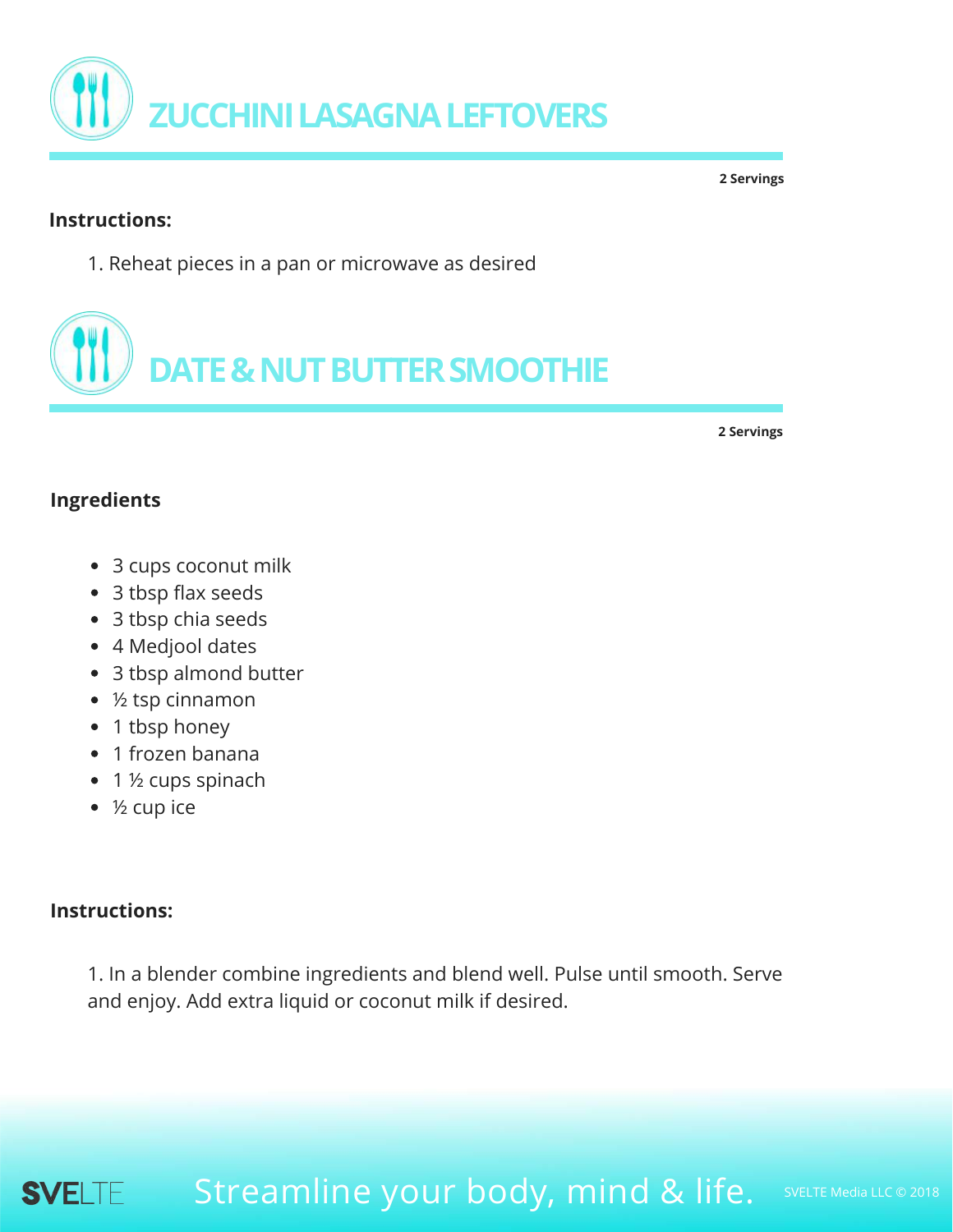<span id="page-14-0"></span>

#### **Ingredients**

- 2 large chicken breasts, cooked and sliced lengthwise
- 4 pieces rice paper
- ½ red pepper, sliced in long strips
- 2 tbsp cilantro, chopped
- ¼-1/2 cucumber, sliced in long strips
- 1 ripe avocado, sliced
- 1 tbsp coconut aminos
- 3 tbsp tahini
- salt and pepper to taste
- lime wedges

#### **Instructions:**

1. You will need: large plate filled with warm water, clean cutting board or preparation surface.

2. Prep chicken by cooking and cutting into long strips.

3. Prepare veggies and have things ready to stuff the wraps. Avocado slices to be served alongside.

4. Use a large sized plate and fill with a small portion of warm water. This is going to be used for soak the rice paper wraps. When ready, place 1 rice paper wrap in the water swirling it around for a few seconds. This may vary depending on temperature of the water so be ready with a few extras the first time you try this. You should only need it in the water for 20-30 seconds. Then remove and let excess water drain off the rice paper wrap. 5. Then on a clean cutting board, lay the rice paper wrap flat. Start by adding in strips of chicken, then adding veggies, cilantro and a bit of the tahini sauce. Squeeze a lime overtop before wrapping if desired. Then start by folding ends inward and taking the side closest to you, wrapping it over the toppings and tucking it under on the far side. Then simply complete rolling an move on to the next wrap until all fillings are used up with desired amount of wraps.

6. Serve alongside avocado wedges with a dash of salt and pepper and enjoy.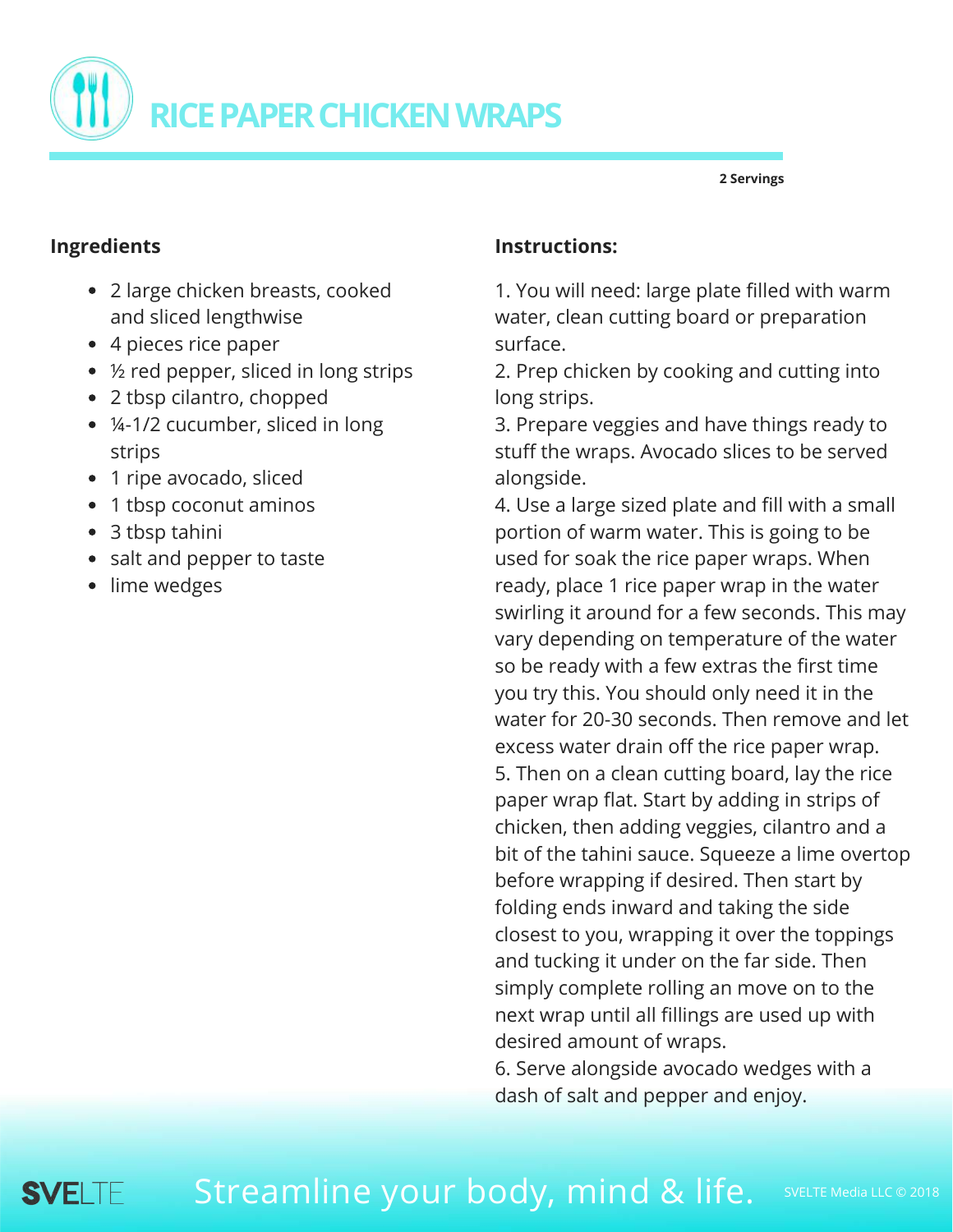<span id="page-15-0"></span>

#### **Ingredients**

- 1 small can chickpeas
- ½ cup cucumber, diced
- ½ cup cherry tomatoes, halved
- 1/8 cup Kalamanta olives, sliced
- 2 tbsp feta cheese
- 2 tbsp parsley, chopped
- 2 portions chicken breast- cooked

#### **Dressing:**

- 4 tbsp olive oil
- 2 tbsp apple cider vinegar
- 1 tbsp maple syrup
- 1 clove garlic, minced
- salt and pepper

#### **Instructions:**

1. Start by prepping chicken breasts. Chop into chunks and set aside.

2. Then prep dressing by combining all ingredients in a small mixing bowl or shaker bottle. Whisk well and set aside.

3. In a large mixing bowl combine chickpeas, veggies and olives. Toss well.

4. Portion into serving bowls topped with chicken and feta. Then drizzle over the dressing mixture. Be sure to whisk or shake up dressing again before topping salad. Enjoy!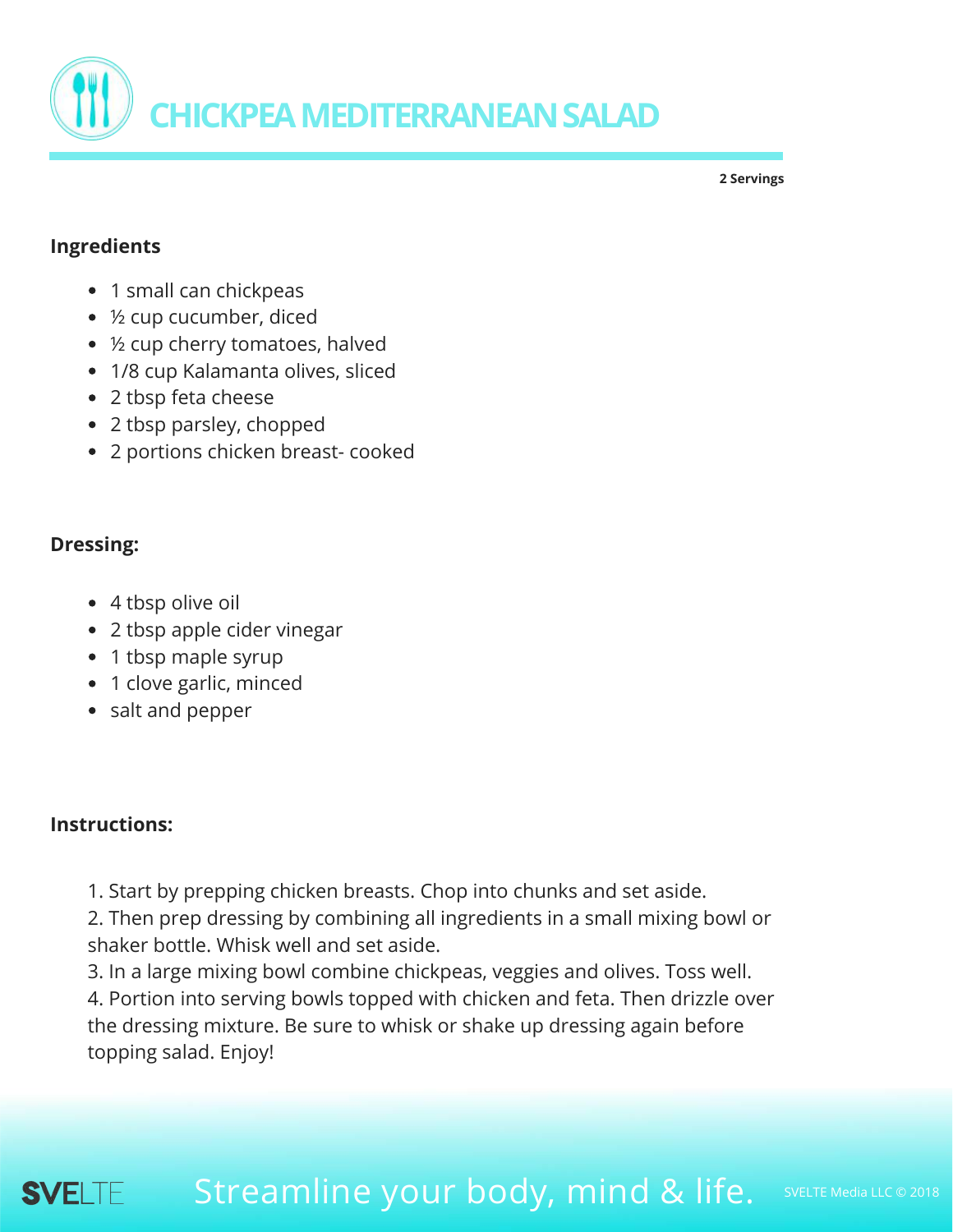<span id="page-16-0"></span>**B R EMA K F A S T – ( 1 0 ) USHROOM&BROCCOLIQUINOABOWL**

**Serves 2 with 2 leftover for dinner**

#### **Ingredients**

- 1 cup quinoa
- 1 ½ cups chicken stock
- 1 cup mushrooms, chopped
- 1 cup broccoli florets, chopped
- 1 tbsp coconut oil
- 2 clove garlic, minced
- 1 sprig rosemary, chopped
- salt and pepper

#### **Instructions:**

1. In a large stockpot add in chicken stock, rinsed quinoa, rosemary, garlic and salt and pepper. Bring to a boil and let simmer. This may need to cook for 25-30 minutes, but be sure to also refer to individual quinoa cooking recipe on box of quinoa.

2. Prep broccoli by steaming in a steamer. While steaming prep mushrooms.

3. Then in a large saucepan, heat coconut oil over medium heat. Add in mushrooms. Cook stirring frequently until mushrooms are tender. Remove from heat.

4. Once all are cooked and ready, use a large mixing bowl to combine quinoa, mushrooms and broccoli. Add extra salt and pepper to taste and serve.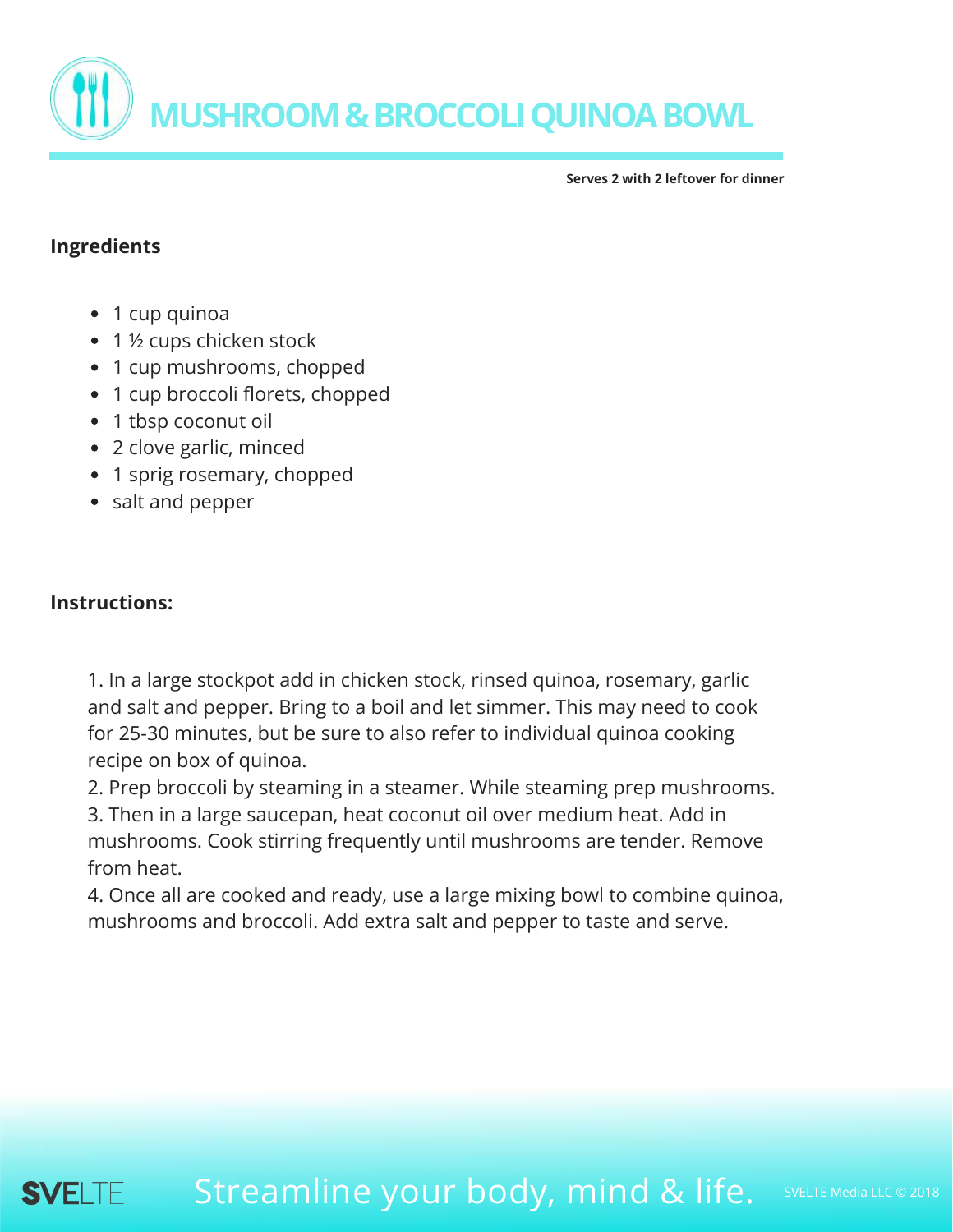<span id="page-17-0"></span>

#### **Ingredients**

- leftover chicken from skewer recipe & sauce
- 2-4 large leaf lettuce
- 1 carrot, shredded
- ¼ red pepper, sliced lengthwise
- ¼ cup cashews, chopped
- ¼ cup red cabbage, grated

#### **Instructions:**

1. Prep wraps by stuffing with veggies, chicken and a bit of the leftover sesame sauce. Serve and enjoy.

Streamline your body, mind & life. SVELTE

SVELTE Media LLC © 2018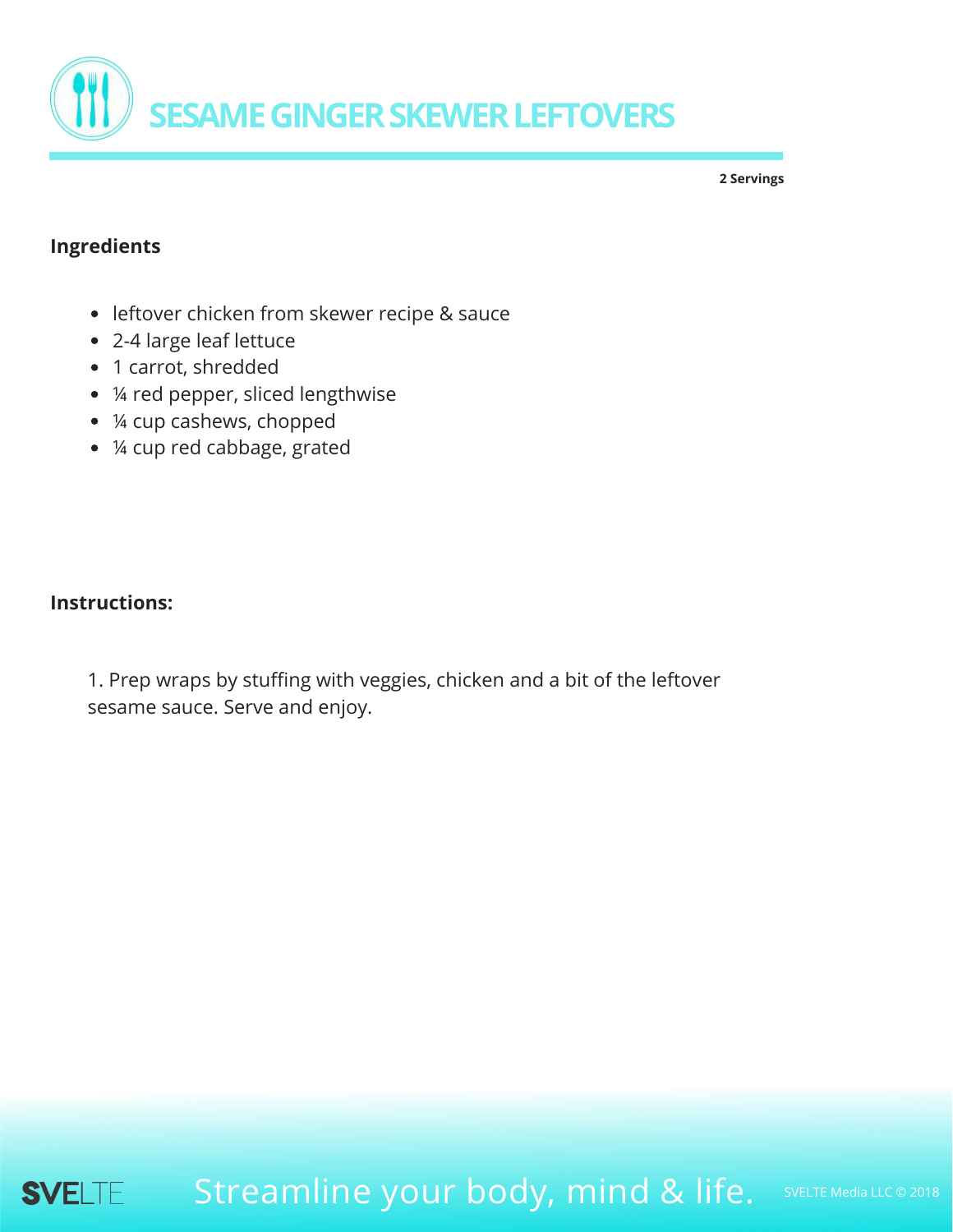<span id="page-18-0"></span>**WARM PORTOBELLO GREEN SALAD** 

**2 Servings**

#### **Ingredients:**

- 2 Portobello mushrooms, sliced
- 1 ripe avocado, chopped into chunks
- 2-3 cups mixed greens
- ¼ cup red onion, diced finely
- 1 tbsp olive oil

#### **Toppings:**

- 1/8 cup pumpkin seeds
- 1/8 cup dried cranberries

#### **Dressings:**

- 3 tbsp apple cider vinegar
- 3 tbsp olive oil
- 2 tbsp balsamic vinegar
- 2 tbsp maple syrup
- 2 tsp Dijon mustard
- salt and pepper

#### **Instructions:**

1. Start by prepping dressing. Then in a medium bowl, combine ½ dressing with mushrooms and let sit and marinate for 30-40 minutes.

2. Then in a large saucepan, heat 1 tbsp oil over medium heat. Place mushrooms in pan and cook for 4-5 minutes stirring so all sides are cooked. Mushrooms should be tender. Remove from heat.

3. In a large salad bowl, combine ingredients for salad. Toss well.

4. Then serve by plating a portion of the mixed greens followed by grilled mushrooms, then the toppings. Drizzle the remainder or desired amount of dressing overtop and enjoy!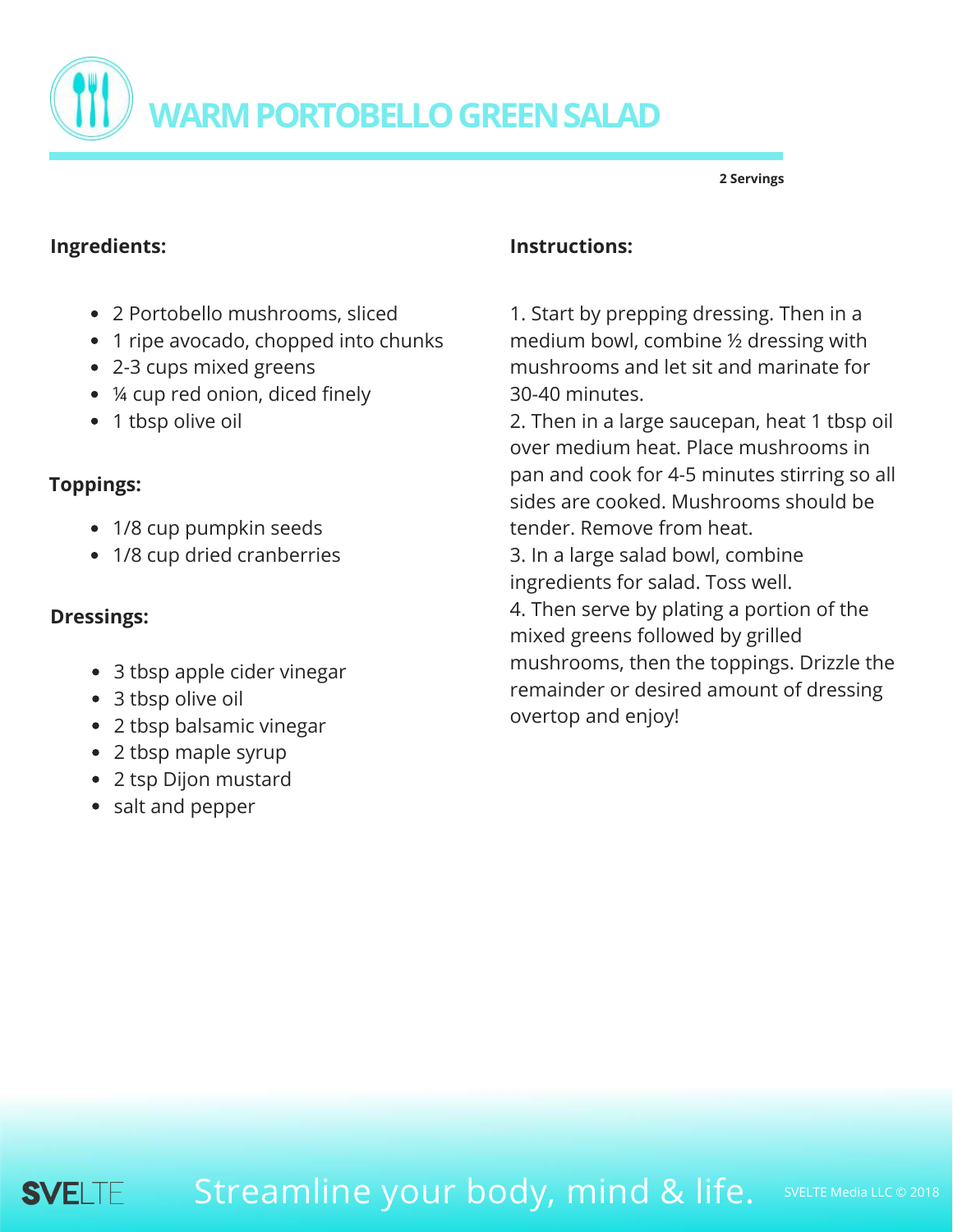<span id="page-19-0"></span>

**2 - 3 Servings**

#### **Ingredients:**

- 4 cups vegetable broth
- 2 tbsp olive oil
- 1 yellow onion, chopped finely
- 3 cloves garlic, minced
- ¼ inch piece of ginger, minced
- 2 cups mushrooms, sliced
- 2 tbsp parsley, chopped
- 1 cup broccoli florets, chopped
- 2 stalks celery, chopped
- 1-2 carrots, sliced
- 2 cups baby kale, chopped
- 1 tsp cumin
- 1 tsp curry powder
- 1 tsp curcumin
- ½ tsp chili flakes
- salt and pepper

#### **Instructions:**

SVELTE

1. In a large saucepan heat oil over medium heat. Add in onions and garlic and cook for 2-3 minutes stirring constantly until it becomes fragrant.

2. Then add carrots, celery, ginger, broccoli, mushrooms and spices. Stir well and cook for another few minutes.

3. Then add in vegetable stock and bring to a boil. Reduce to a simmer and let simmer for 20 minutes covered.

4. Before serving add in baby kale and stir in. Cook for a minute or two until kale is wilted and soft. Add salt and pepper to taste if needed and serve.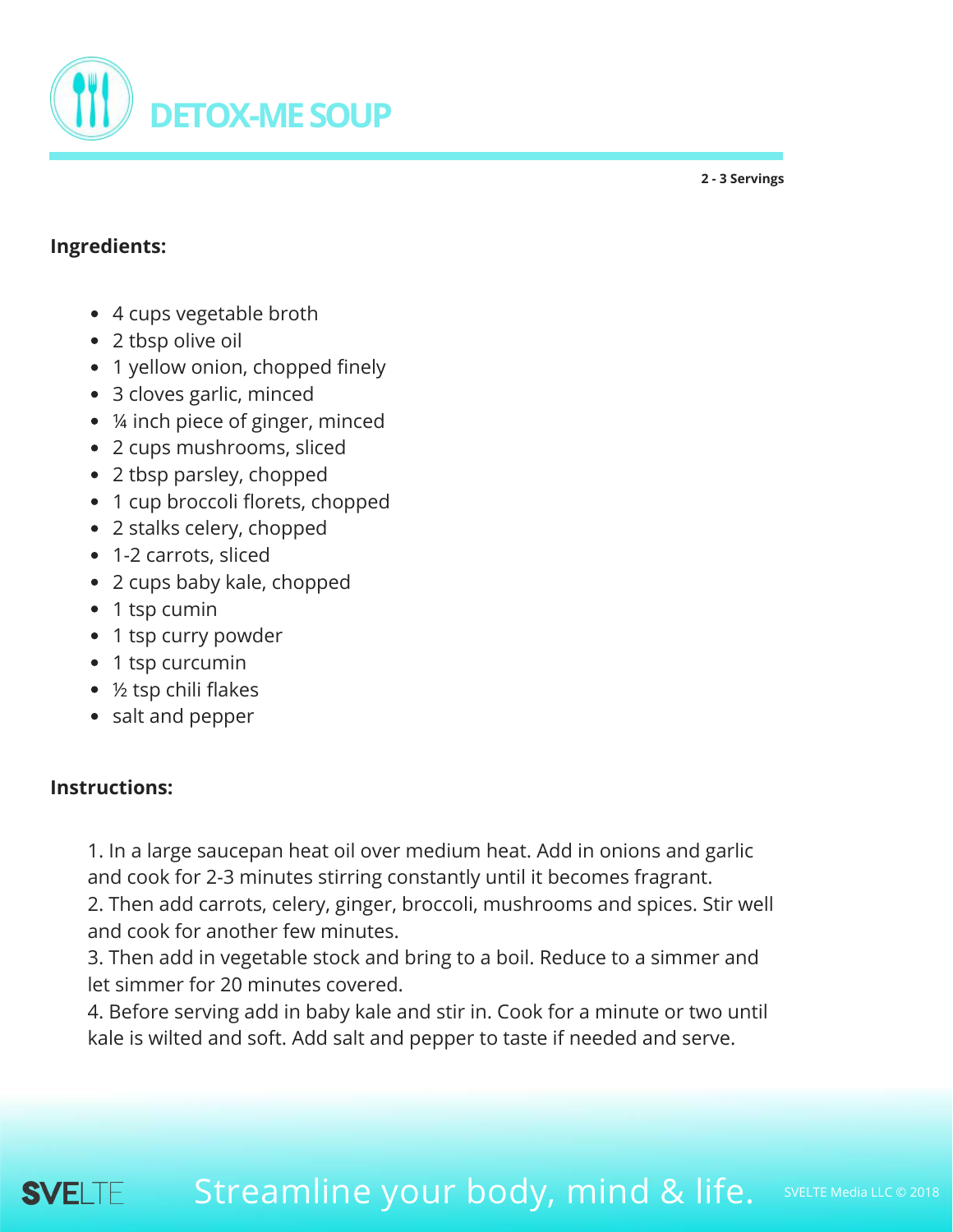<span id="page-20-0"></span>

**4-6 Servings**

#### **Ingredients:**

- 2 lbs. fresh asparagus, ends removed
- ½ cup coconut milk
- 4 cups chicken stock
- 1 onion, diced finely
- 2-3 cloves garlic, minced
- 1 tbsp avocado oil
- 1 cup baby spinach
- ¼ cup chopped and cooked bacon
- 1 tbsp chives, chopped
- salt and pepper

#### **Instructions:**

1. In a large stockpot, heat oil over medium heat. Add in onions and garlic and cook for 2-3 minutes.

2. Then add in asparagus and a bit of the chicken stock. Stem for a couple minutes.

3. Then add in the rest on the chicken stock and bring to a boil. Reduce to a simmer and simmer for 8-10 minutes until asparagus are tender.

4. Then transfer contents to blender, or use immersion blender to blend soup until it is creamy. At this point add in coconut milk and mix using immersion blender.

5. Then let simmer for another 2-3 minutes and do the final seasoning with salt and pepper. Finally before serving add in spinach and stir and cook until spinach is wilted cooked in.

6. Serve in bowls topped with bacon bits and chives.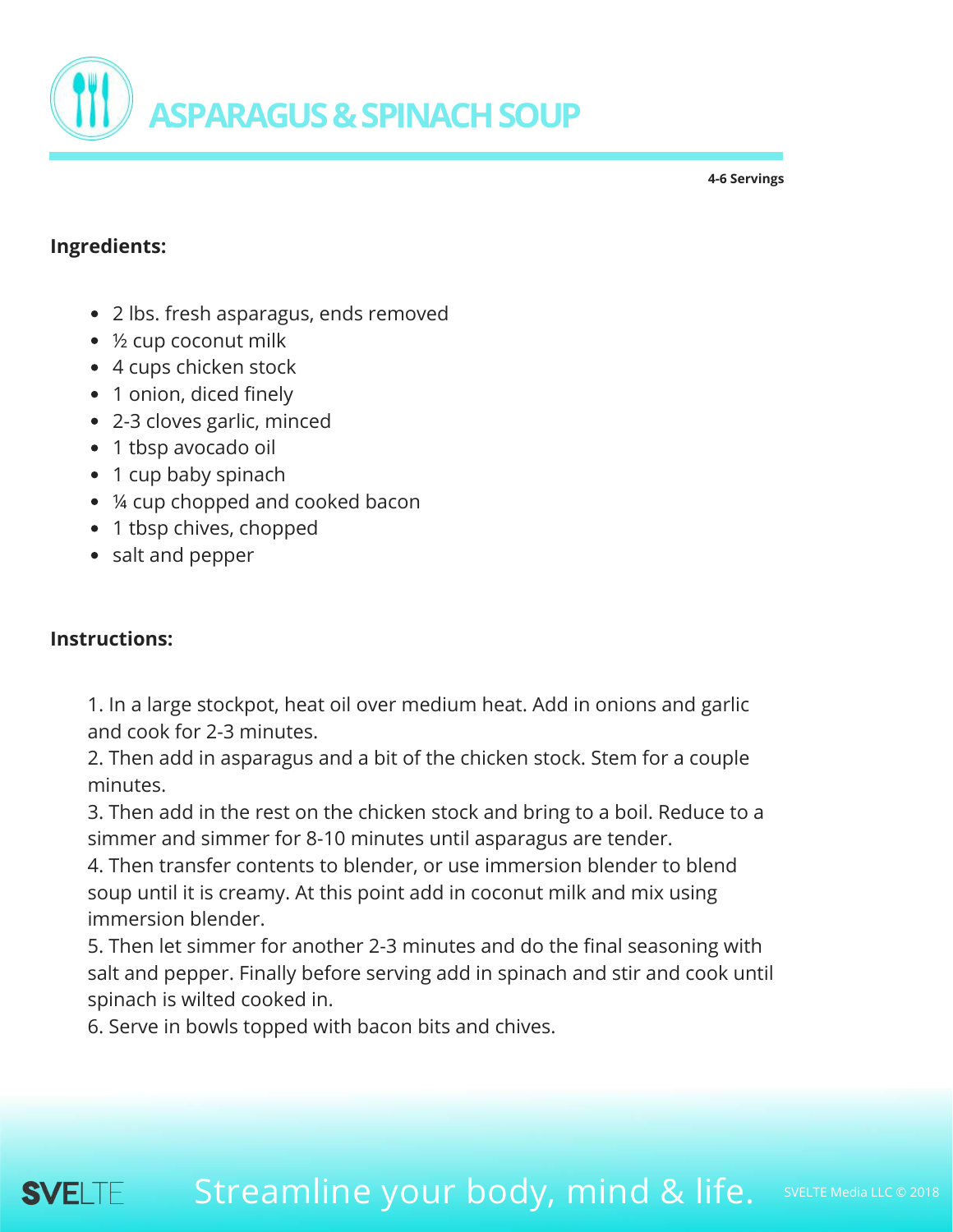# <span id="page-21-0"></span>**D I N N E R – ( 2 0 )**



#### **Ingredients:**

- 4 hardboiled eggs, diced finely
- 2 ripe avocados, halved with some of the insides scooped out
- 6-8 oz Salmon, cooked and diced
- 1-2 celery sticks, diced finely
- 1 tbsp fresh dill, chopped
- ¼ cup Paleo mayo
- 1 green onion, diced for the topping
- ¼ tsp paprika
- 1 lime, juice
- salt and pepper

#### **Instructions:**

1. Prep avocados and scoop out a portion of the centers. In a small mixing bowl use a fork to mash this up with a bit of lime juice.

2. Then combine this with all the other ingredients (except green onion) in a medium sized mixing bowl. Use salt and pepper to taste. Once mixed, scoop into avocado halves. Top with green onion and serve.

Streamline your body, mind & life. **SVELTE** 

**2 Servings**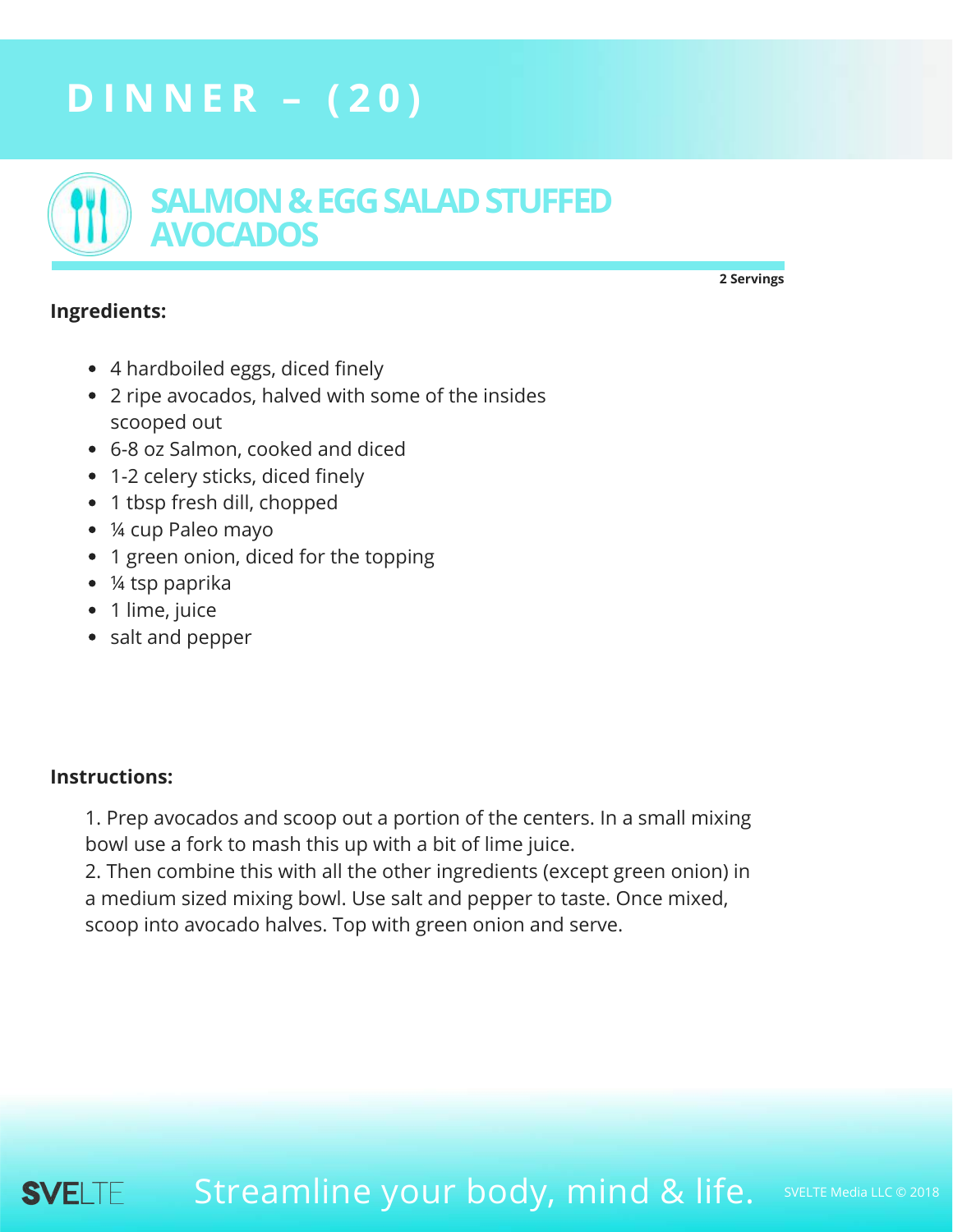<span id="page-22-0"></span>

#### **Ingredients:**

- 1 lb of lamb stew meat
- 2 tbsp olive oil
- 2 tbsp almond flour
- salt and pepper
- 1 large yellow onion, diced finely
- 2 cloves garlic, minced
- 3 cups beef or chicken stock
- 1-2 carrots, sliced
- 2-3 celery stalks, diced
- 2 sprigs of thyme
- 1 cup baby potatoes, halved or in quarters
- 1 sweet potato, peeled and diced into chunks
- 1/3 cup white wine
- 1 bay leaf

#### **Instructions:**

1. In a medium to large mixing bowl mix flour with a bit of salt and pepper. Make sure to coat each piece of lamb.

2. Then in a large stockpot, heat oil over medium heat. Then add in the lamb pieces to brown storing so all sides are cooked for about 8-10 minutes.

- 3. Then add in garlic, onion and a bit more oil if needed.
- 4. Then add in the stock and spices and let simmer covered for 30 minutes.

5. Then add in potatoes, sweet potatoes, celery and carrots and white wine and again let simmer for another 20 minutes or so until the veggies are tender. When finished remove bay leaf.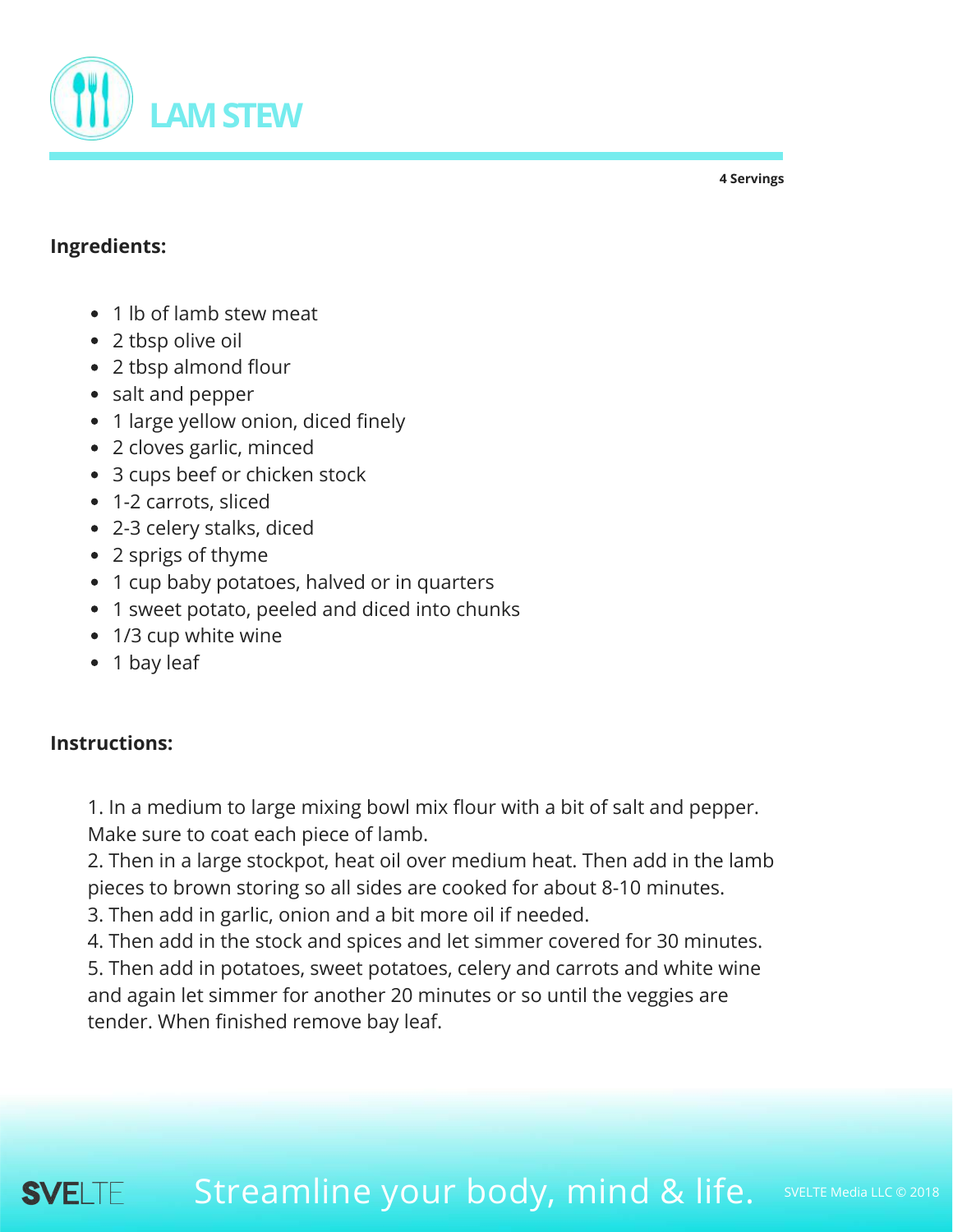<span id="page-23-0"></span>

**2-3 Servings**

#### **Ingredients:**

- 4-6 chicken thighs, skinless and boneless
- 12 slices bacon
- Pico de Gallo as seen in appendix
- Toothpicks

#### **Instructions:**

1. Preheat oven to 400F. Prep a baking sheet with parchment paper. 2. Prep salsa in a bowl. Then proceed to put a spoonful of salsa in each chicken breast. Then use 1-2 strips of bacon to wrap chicken placing wrapped chicken on baking pan. Use the remainder of the salsa to serve with the chicken. Use toothpicks as needed to secure wrapped chicken breasts. 3. Place chicken in oven for 30 minutes until cooked through. Then for 5 minutes broil so that the bacon becomes crispy. Serve with remainder of salsa and enjoy.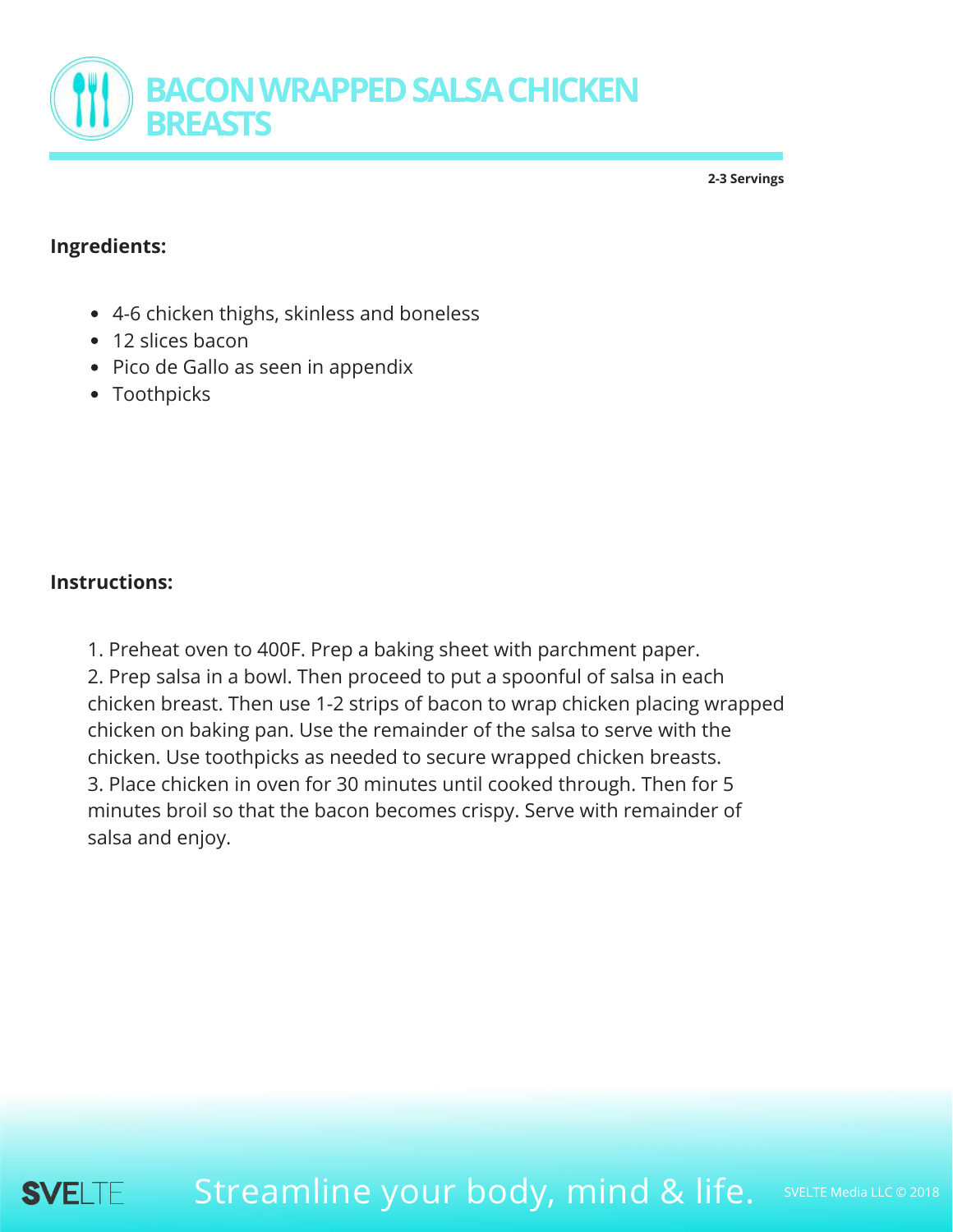<span id="page-24-0"></span>

**Makes 1 dozen (double or triple recipe as needed) Serve alongside simple salad or veggie dish**

#### **Ingredients:**

- 1 dozen chicken wings
- 1 clove garlic, minced
- 2 tbsp coconut oil, melted
- 1 tsp Cajun spice
- ½ tsp paprika
- ¼ tsp oregano
- ¼ tsp thyme
- ¼ tsp cumin
- 1/8 tsp cayenne pepper
- ¼ tsp curcumin
- 1 tsp kosher salt
- Pepper

#### **Instructions:**

- 1. Preheat oven to 375F and prep baking sheet with parchment paper.
- 2. In a small mixing bowl combine dry spices and set aside.

3. Then in larger bowl, combine garlic and coconut oil and mix well. Use this mixture to coat chicken wings first.

4. Then spread out chicken wings over baking sheet. Use a portion of the dry spices to cover the chicken wings. Make sure to flip over and do it to the other side as well.

5. Place in oven and cook for about 30-35 minutes, until chicken is cooked through.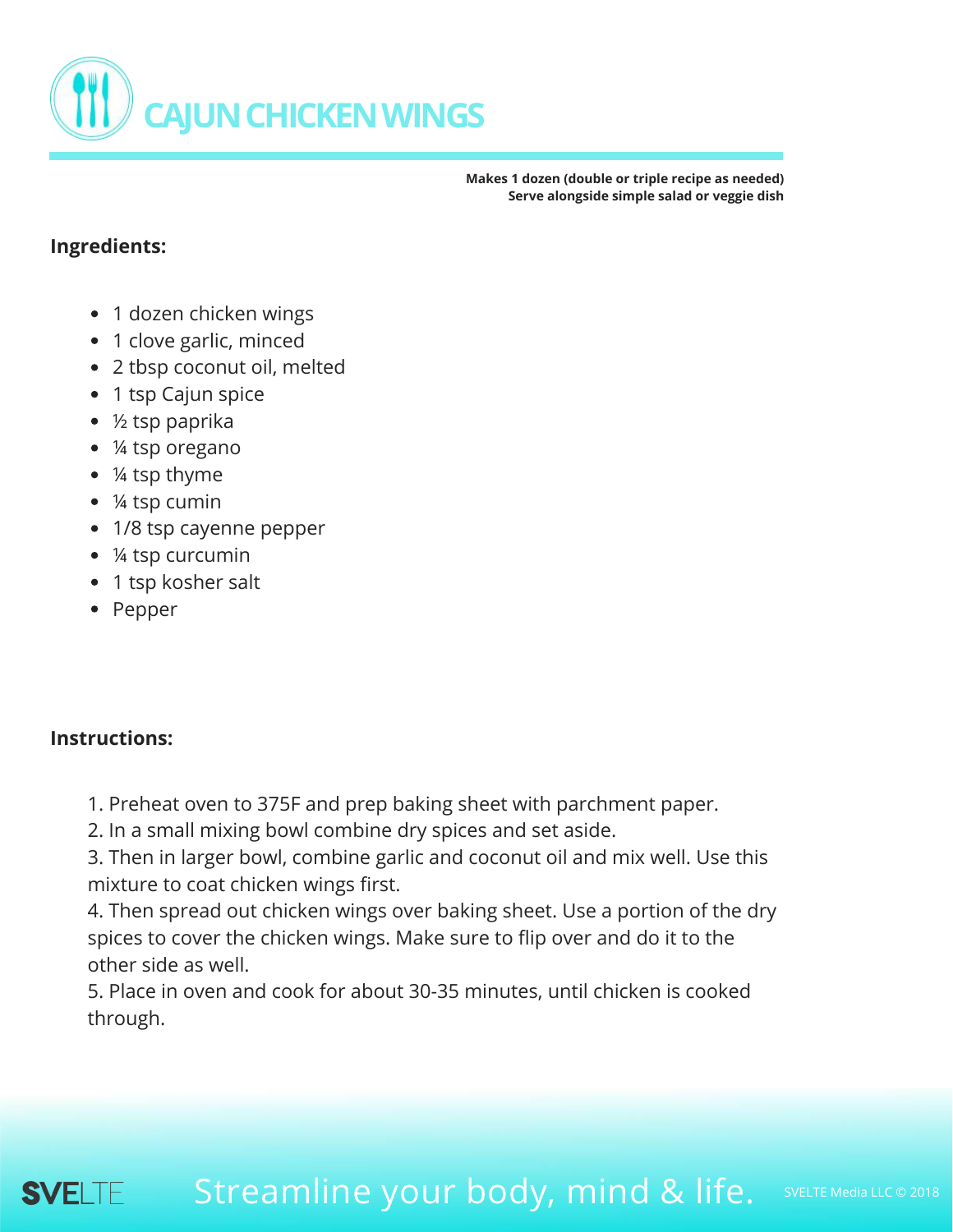<span id="page-25-0"></span>

#### **Ingredients:**

- 5-6 boneless skinless chicken breasts
- 1 tbsp olive oil
- 1 yellow onion, chopped
- 1 carrots, sliced
- 4 stalks celery, chopped
- 2-2L chicken stock
- 4 cloves garlic, minced
- 1 tbsp fresh basil, chopped
- 2 tsp oregano
- 1 tbsp fresh dill, chopped
- 1 sprig rosemary
- 1 sprig of thyme
- salt and pepper
- optional: cauliflower rice portions

#### **Instructions:**

- 1. In a large saucepan, heat oil over medium heat.
- 2. Add in garlic and onions and cook for 2-3 minutes.
- 3. Then add in chicken stock and spices. Bring to a boil and then add in chicken. Reduce to medium heat and let cook covered for 30 minutes.
- 4. Then add in carrots and celery and cook for another 30-45 minutes.
- 5. If desired serve over cauliflower rice. Enjoy!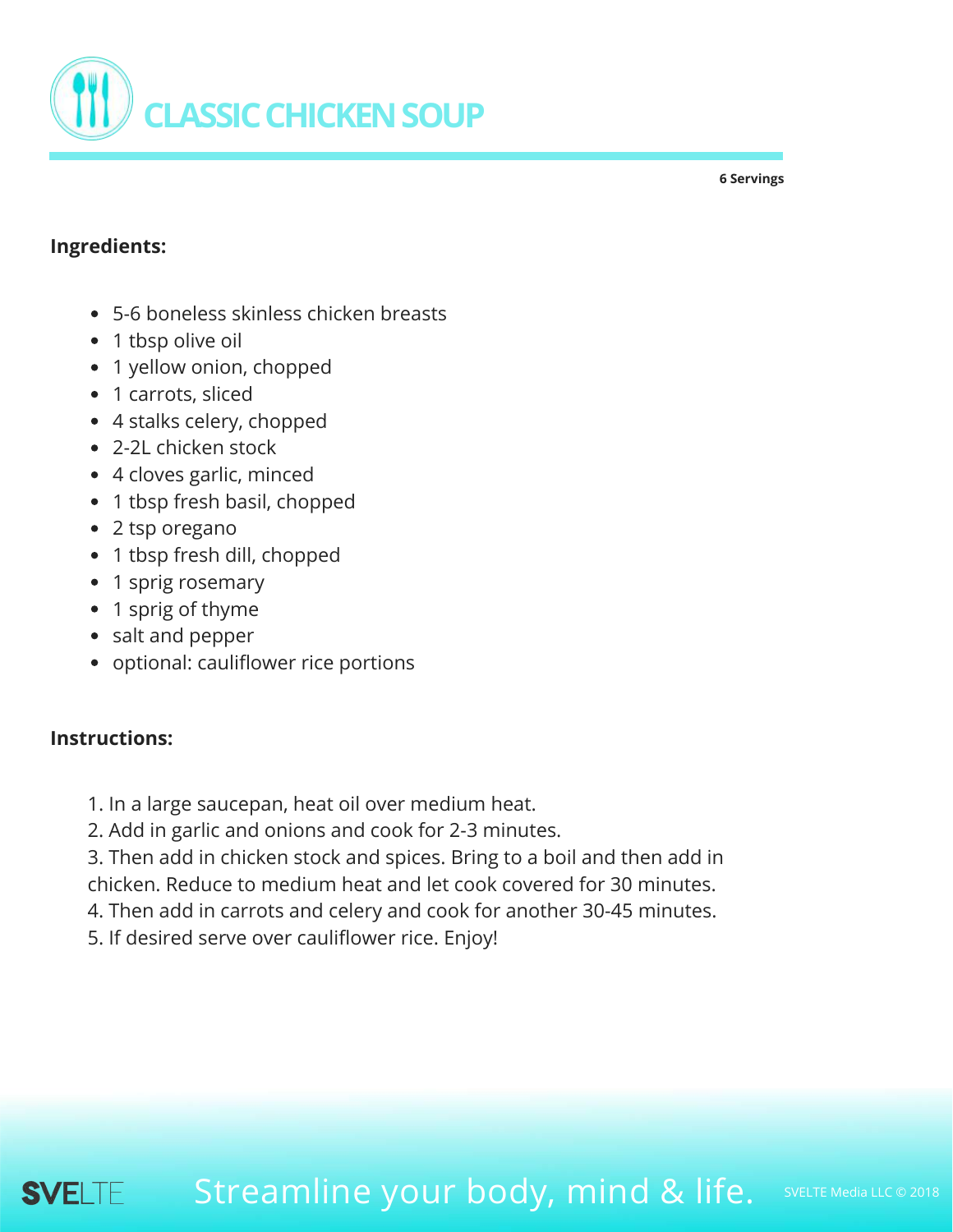<span id="page-26-0"></span>

#### **Fish:**

- 2, 4-6oz pieces of whitefish
- 1 tbsp olive oil
- 1 shallot, diced finely
- ½ lemon juice, 2 wedges
- 1 garlic, minced
- salt and pepper

#### **Beet Salad:**

- 2 golden beets, cooked and chopped into chunks
- 3 cups mixed greens
- ¼ cup roasted almond slices
- 1 tbsp olive oil
- 2 tbsp apple cider vinegar
- 1-2 tsp honey
- 1 apple, pitted and sliced

#### **Instructions:**

- 1. Prep golden beets before starting.
- 2. Preheat oven to 400F. Line baking sheet with parchment paper.

3. Place fillets of fish on baking sheet. Use oil, lemon juice, garlic, and onions to coat fish. Then season with salt and pepper. Roll up parchment paper to cover fish. Place in oven and bake for 10-12 minutes. Be sure to check as depending on the thickness, you may need to bake for 2-3 minutes longer.

4. While fish is cooking prep salad. In a small mixing bowl mix vinegar, oil and honey. This will be the dressing for the salad.

- 5. Then in a large mixing bowl, toss apples, beets and mixed greens.
- 6. Serve portions onto plate and drizzle with dressing. Serve alongside fish when finished.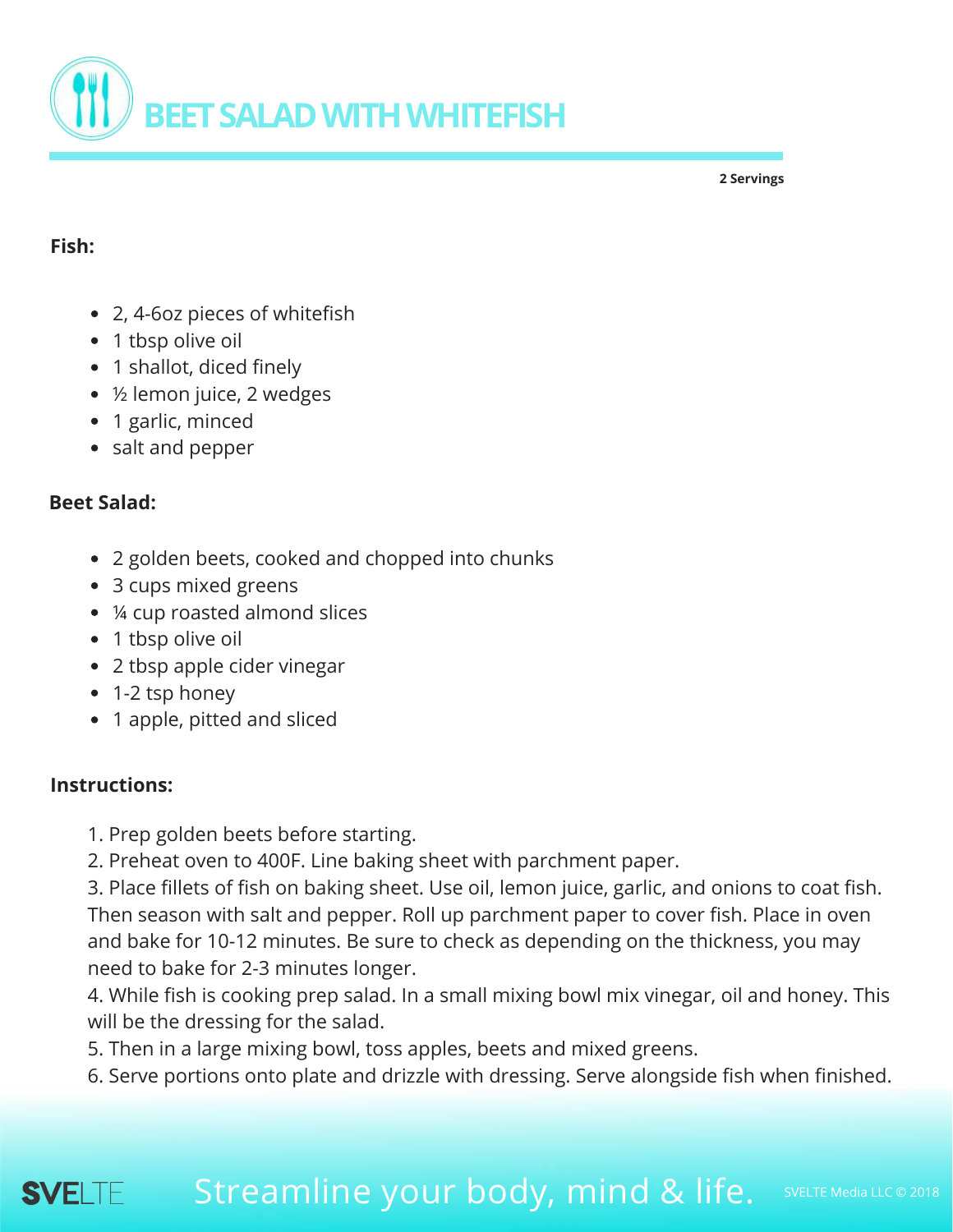<span id="page-27-0"></span>

**2-3 Servings**

#### **Ingredients:**

- Prep zucchini noodles using 3-4 zucchinis
- 1 ripe avocado
- ¼ cup fresh basil
- 2 tbsp olive oil
- 2 cloves garlic
- 1 lemon, juice
- 1 lime, juice

#### **Instructions:**

1. Prep zucchini noodles and set aside.

2. In a blender or food processor add in basil, avocado, oil, garlic, and lemon and lime juice. Pulse until smooth. Add in salt and pepper to taste. If needed add 1 tbsp water at a time.

3. Scrape contents from blender and place in pan with zucchini. Return to low to medium heat and stir over heat until mixed well.

4. You can serve alongside a basic protein or alone. Enjoy!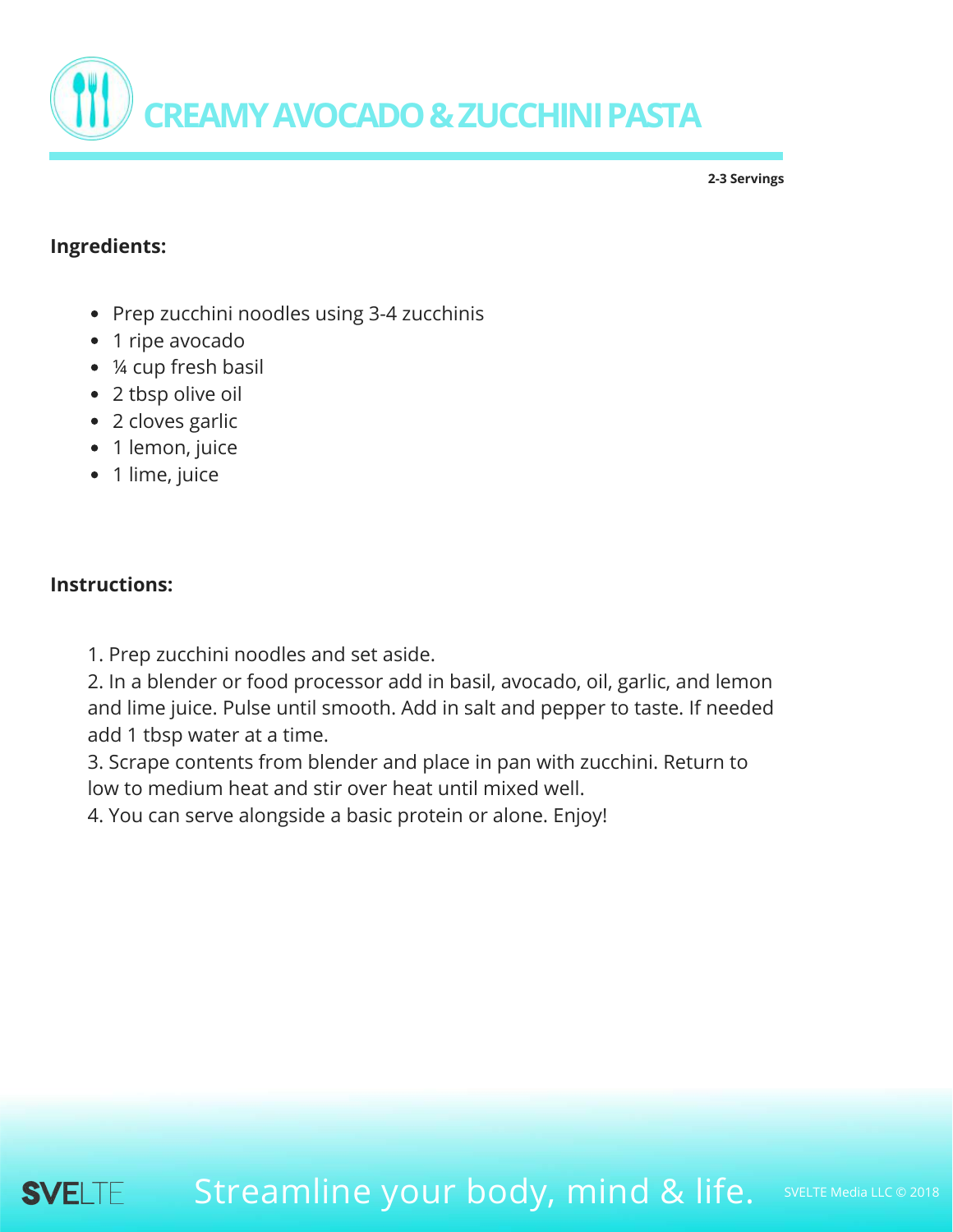<span id="page-28-0"></span>

**2 servings. Leftovers from lunch**

#### **Basic Protein Prep:** Chicken

- 2, 4-6oz pieces of whitefish
- 1 tbsp olive oil
- 1 shallot, diced finely
- ½ lemon juice, 2 wedges
- 1 garlic, minced
- salt and pepper

#### **Ingredients:**

- 2 chicken breasts
- 1 sprig rosemary, chopped
- 1 tbsp lemon juice
- 2 Tbsp extra virgin olive oil (coconut oil or sesame oil depending on flavors of meal)
- salt and pepper

#### **Instructions:**

**SVELTE** 

- 1. Sprinkle oil, spices, and lemon juice over chicken.
- 2. Let sit in fridge to marinate several hours if possible.

3. Heat grill to medium to high heat. Then place chicken on grill and cook about 5 minutes per side. Make sure chicken is cooked in center before removing from heat. Cooking times may vary depending on thickness of chicken.

4. Serve alongside heated portion of mushroom and broccoli quinoa.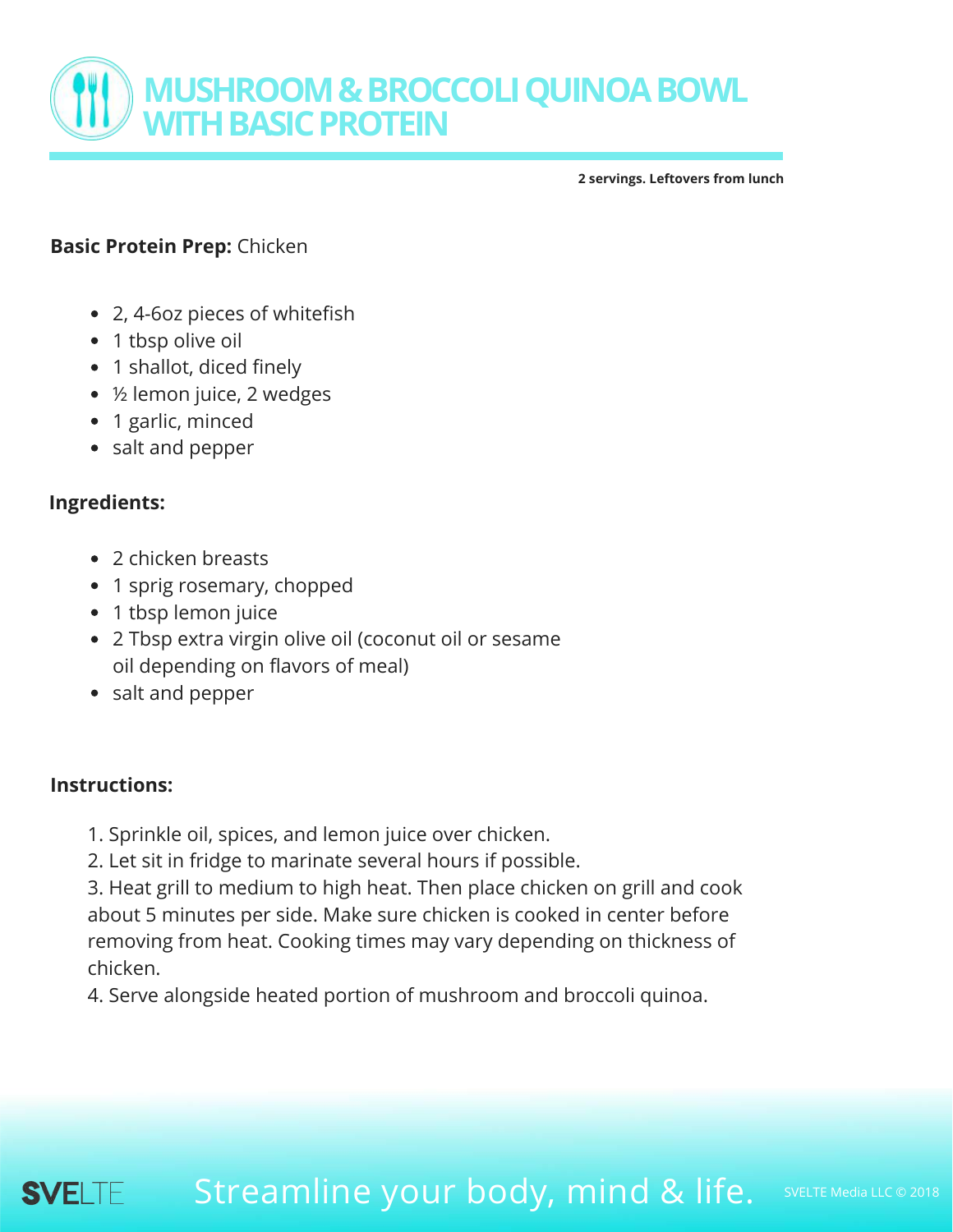<span id="page-29-0"></span>

**3-4 Servings**

#### **Ingredients:**

- 1 lb shrimp, peeled, deveined and rinsed
- 3 tbsp coconut oil, melted
- 2 tbsp curry powder
- 1 tsp cumin
- 1 tsp curcumin
- 2 cloves garlic, minced
- ¼ inch piece of ginger, minced
- salt and pepper

#### **Instructions:**

- 1. Find recipe for cauliflower rice in appendix and prep.
- 2. In a bowl toss shrimp in oil and spices. Marinate for 30-60 minutes.
- 3. Then in a large saucepan, heat 1 tbsp extra coconut oil over medium heat.
- 4. Place shrimp in pan once oil is heated and cook until shrimp turns pink.

This should take about 4-5 minutes depending on the size of shrimp. Be sure not to overcook them.

5. Once cooked, remove from heat and serve overtop cauliflower rice.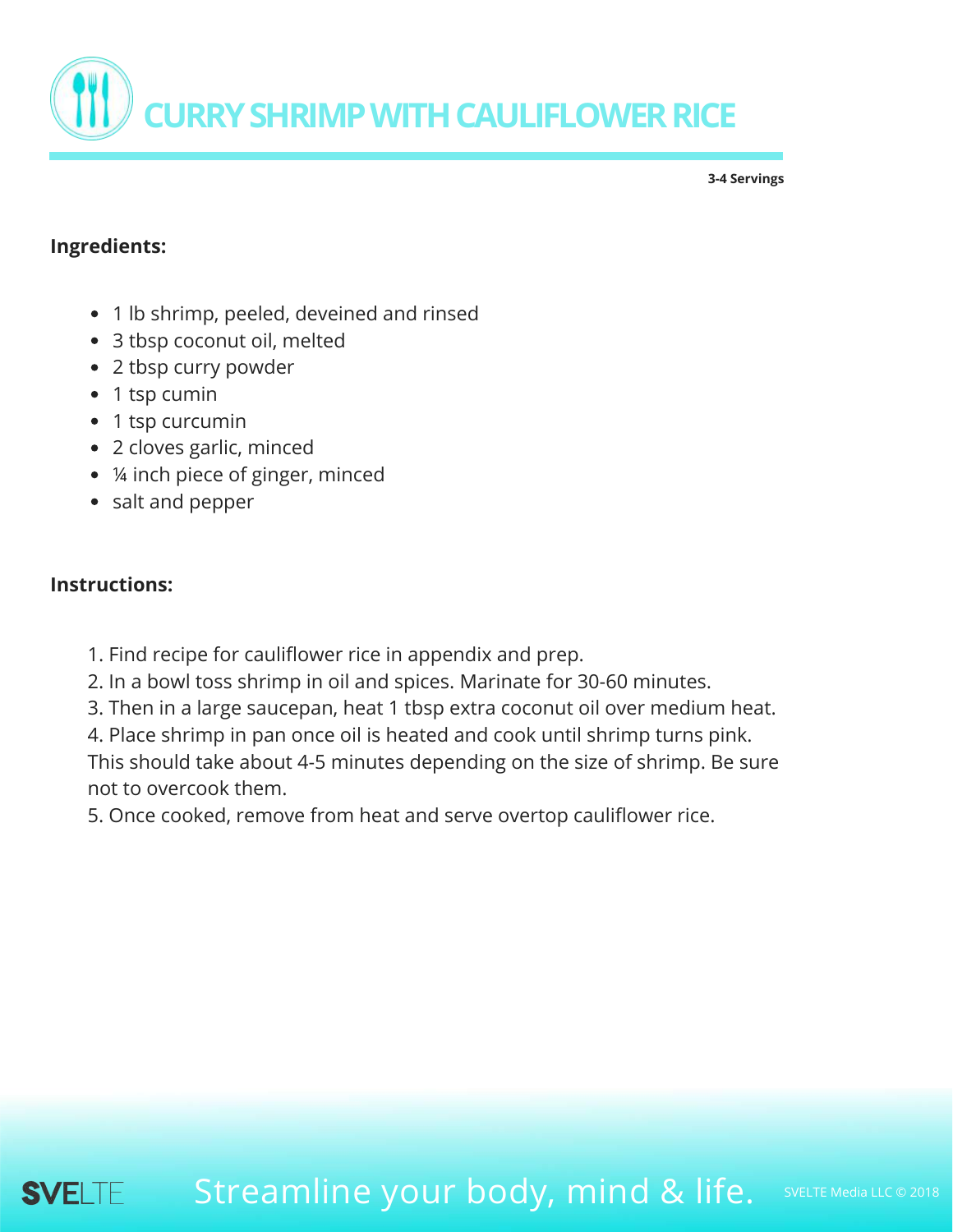<span id="page-30-0"></span>

#### **Ingredients:**

- 8-10 oz crab or whitefish
- $1 egg$
- 1 tbsp Paleo mayo
- 1 shallot
- ½ tbsp. chives, chopped
- ½ tsp paprika
- ½ tsp red pepper flakes
- salt and pepper
- lemon wedge

#### **Instructions:**

- 1. Preheat oven to 350F. Prep baking sheet with parchment paper.
- 2. In a large mixing bowl, combine fish/ crab, egg, Paleo mayo, and spices. Mix well.
- 3. Form into palm sized balls and flatten slightly.
- 4. Place in oven and bake for 20-25 minutes, flipping half way through.
- 5. Serve with lemon wedges and simple salad recipe found in appendix.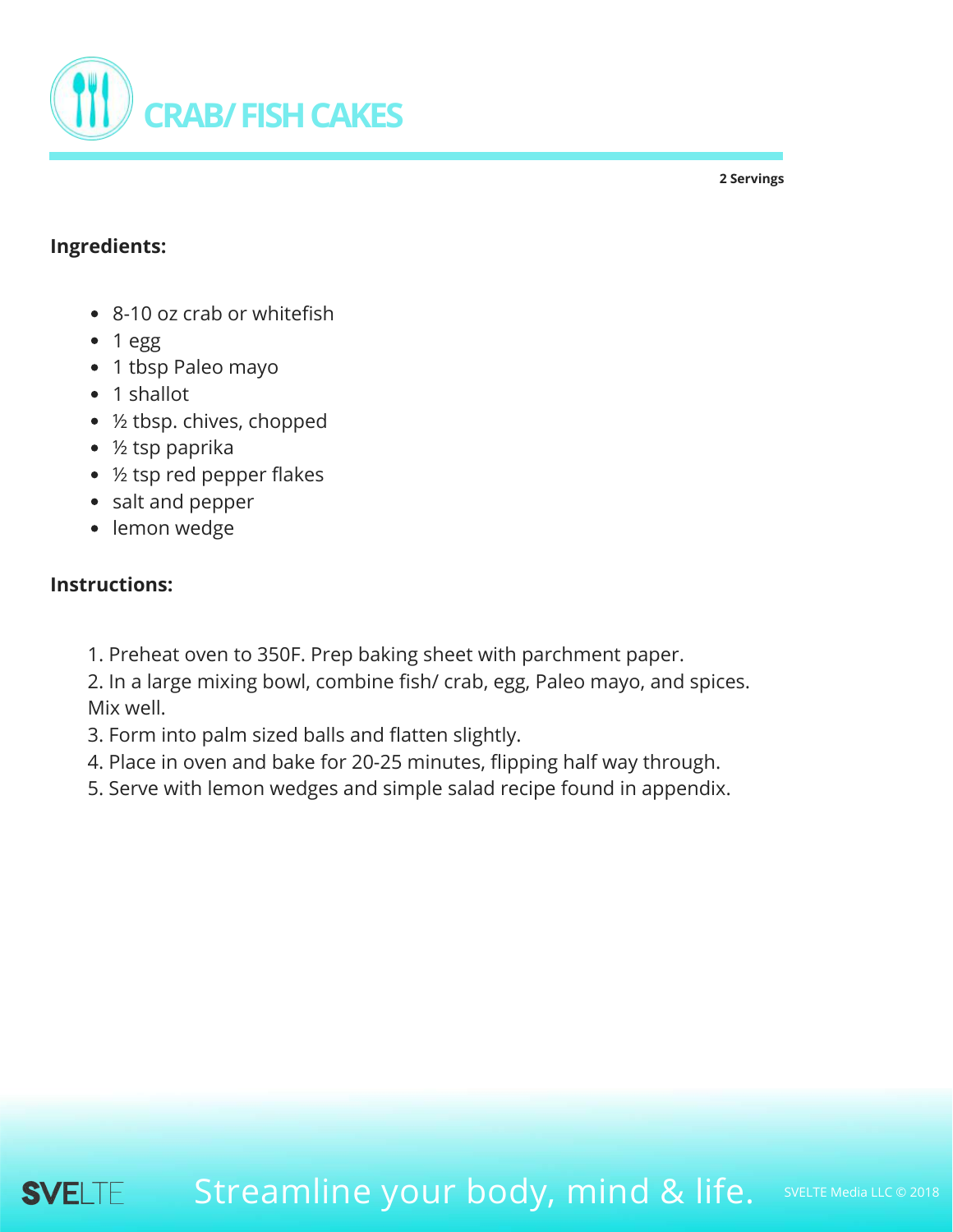<span id="page-31-0"></span>

**Serves 2 with 2 leftovers**

#### **Ingredients:**

#### **Sauce:**

- 1-2 cloves garlic, minced
- ¼ inch piece ginger, shredded/ minced
- 2 tbsp sesame oil
- 2 tbsp coconut aminos
- 1 tbsp sesame seeds
- ½ tsp chili flakes
- salt and pepper

#### **Chicken:**

- 4 chicken breasts, sliced in strips
- 2-3 tbsp coconut oil, melted
- 1 clove garlic, minced
- salt and pepper
- ¼ inch piece of ginger, minced
- Wooden skewers, soaked in water for 30+ minutes

#### **Instructions:**

- 1. In a small bowl mix all ingredients and whisk well. Set aside to serve with chicken.
- 2. In a medium size bowl mix coconut oil, garlic, ginger and salt and pepper. Place in chicken strips and let marinade for 20-30 minutes or a couple hours if you have the time.
- 3. Once ready, prep skewers with chicken slices.
- 4. Prep grill by heating to medium to high heat.
- 5. Once heated, grill for 8-10 minutes flipping as needed.
- 6. Serve with sauce drizzled overtop and alongside side of veggies.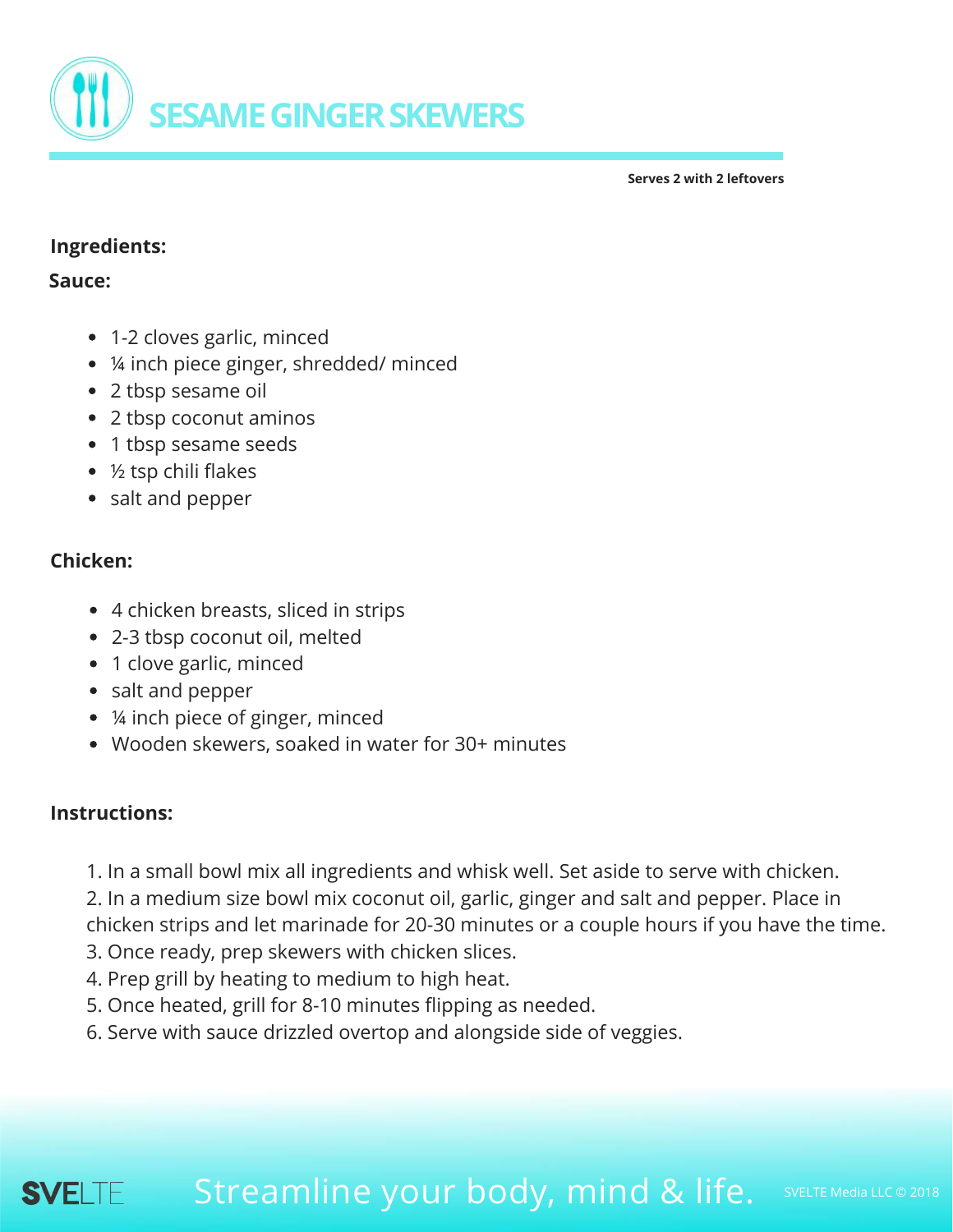<span id="page-32-0"></span>

**2 -3 Servings**

#### **Ingredients:**

- 4 hot banana peppers, tops and seeds removed
- ¾ lb ground bison
- 1 tbsp olive oil
- 1 tsp chili peppers
- 2 cloves garlic, minced
- 1/8 yellow onion, diced finely
- salt and pepper

#### **Instructions:**

1. Heat oil over medium heat. Add onions and garlic and cook until onions are translucent, stirring well.

2. Then add in bison and spices and cook until browned.

3. Once cooked, fill in banana peppers and prepare grill by heating to medium to high heat.

4. Once heated, place stuffed peppers on grill for 8-10 minutes being sure to flip as needed.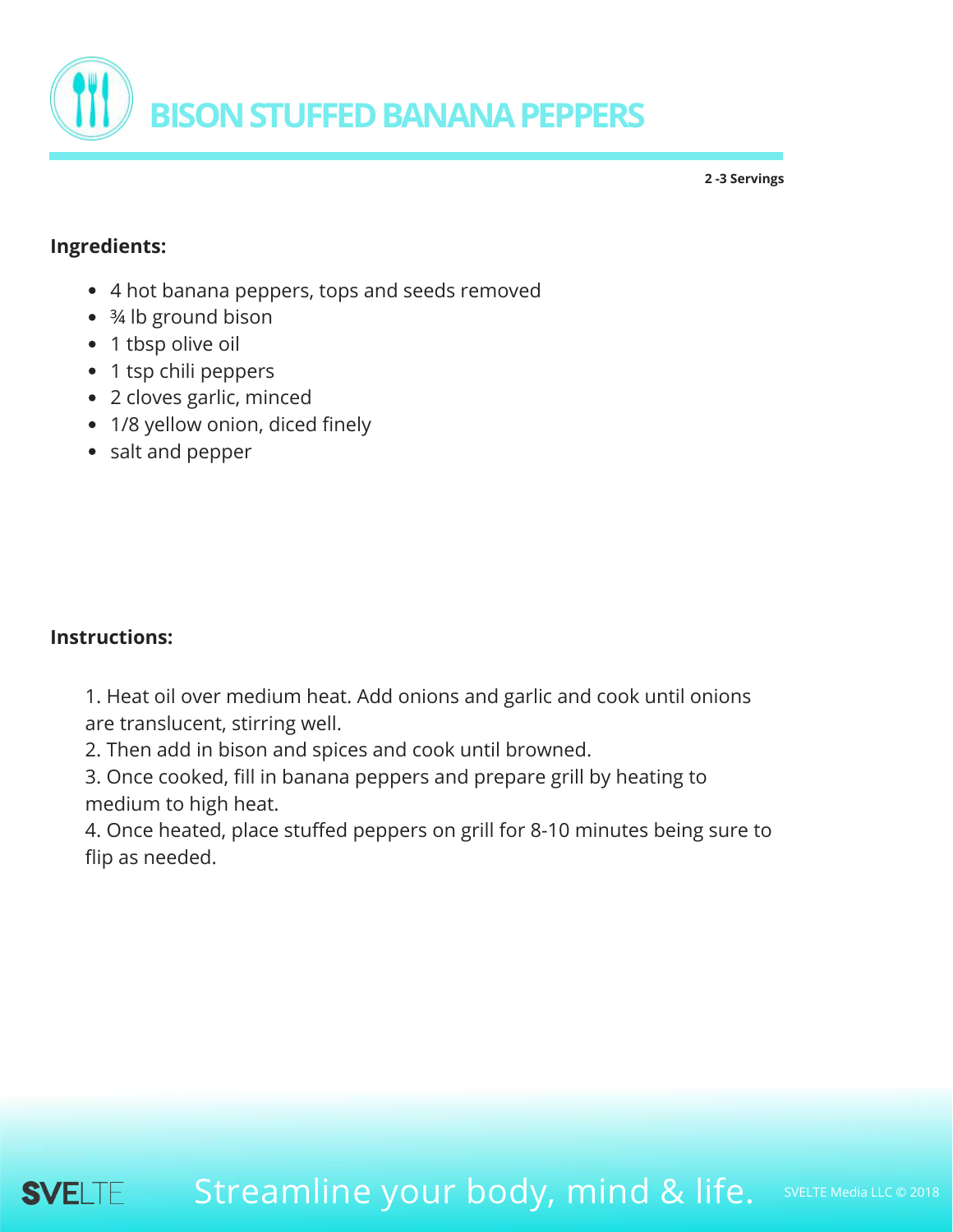# <span id="page-33-0"></span>**M I X & M A T C H :**

The next 3 side dishes can be mixed and matched with the basic

# **SIDE#1 BAKED ROSEMARY & THYME BEETS**

**2 Servings**

#### **Ingredients:**

- 3 large beets, peeled and chopped (or sliced)
- 2 tbsp olive oil
- 2 sprigs of thyme
- 2 tbsp fresh rosemary, chopped
- salt and pepper

#### **Instructions:**

1. Preheat oven to 400F and prepare baking sheet with parchment paper.

2. In a bowl, toss beets with oil, salt and pepper and rosemary. 3. Then spread evenly on pan and stop with sprigs of thyme. 4. Place in oven and bake for 35-40 minutes. You can open half way through to move around and flip. Beets should be slightly crispy on the outside and tender on the inside. Prep basic protein using salt and pepper, rosemary, and thyme as seasonings.

#### Streamline your body, mind & life. **SVELTE**

SVELTE Media LLC © 2018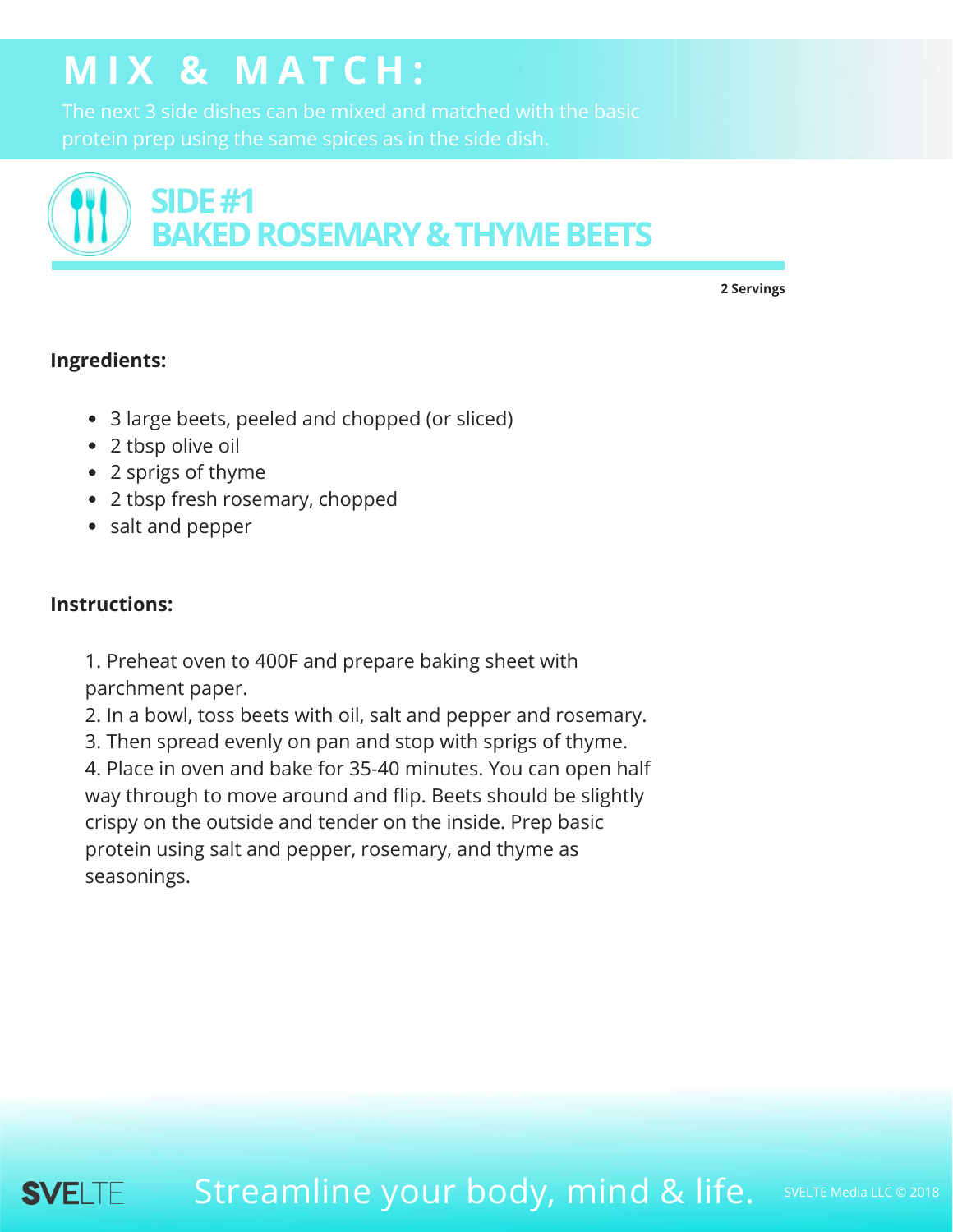<span id="page-34-0"></span>

**2-3 Servings**

#### **Ingredients:**

- 2 large sweet potatoes, chopped
- 1 turnips, chopped
- 1 onion, chopped
- 2 tbsp olive oil
- salt and pepper
- 1-2 tbsp fresh rosemary: optional

#### **Instructions:**

1. Preheat oven to 400F and prep pan with parchment paper.

2. In a large mixing bowl, toss veggies with olive oil, salt and pepper and rosemary if desired.

3. The spread out evenly on pan. Place in oven and bake for 40-45 minutes until veggies are tender. The turnips may take a bit longer than the sweet potatoes so just be sure that the sweet potatoes don't burn.

4. Then, once cooked, remove from pan and blend in a blender or food processor. You can always use 1 tbsp melted coconut oil to help it blend nicely. Serve alongside basic protein using lemon and rosemary to season the chicken.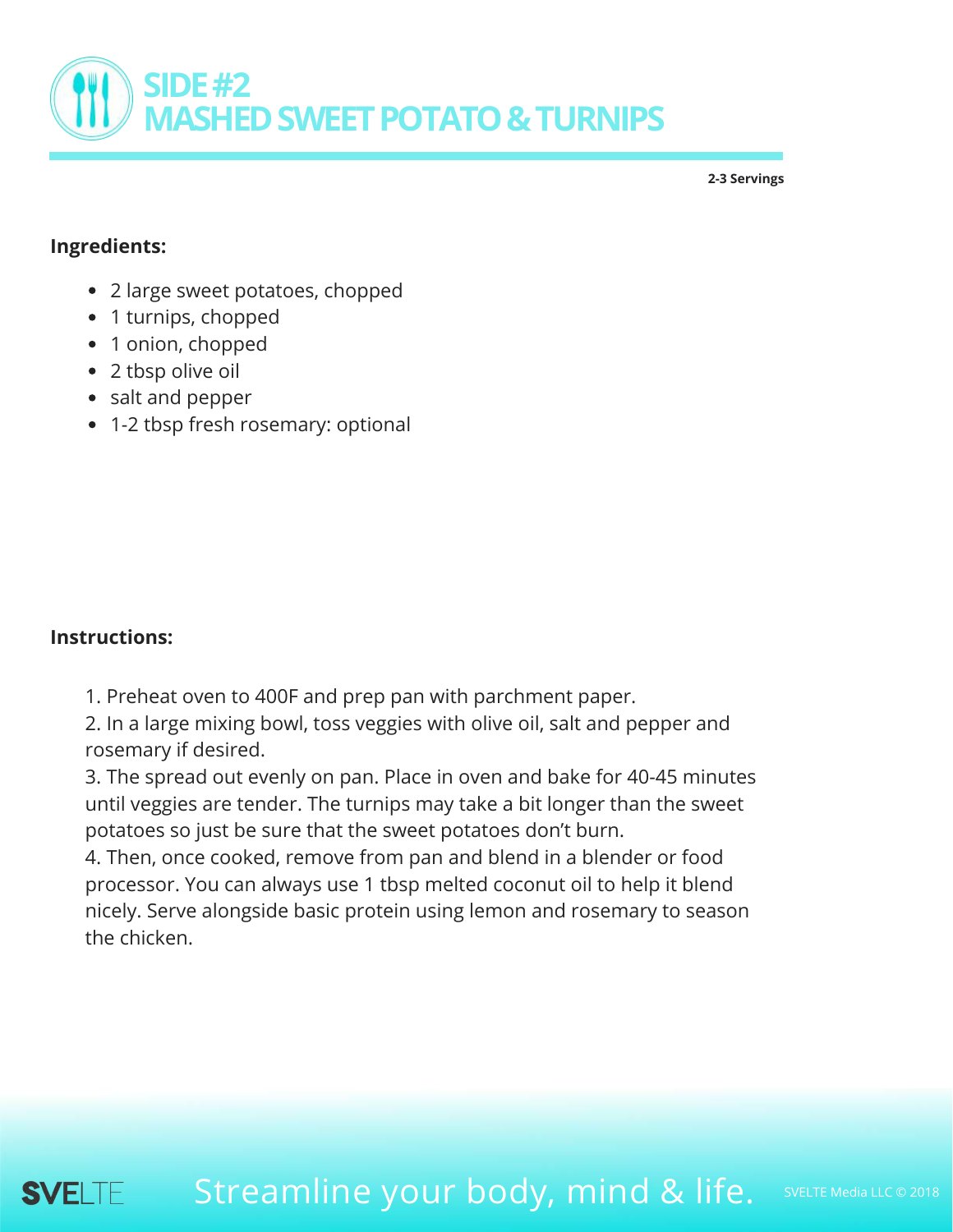<span id="page-35-0"></span>

#### **Ingredients:**

- ½ lb broccolini, washed
- 1 tbsp olive oil
- 1 clove garlic, minced
- ½ tsp paprika
- ½ tsp cayenne
- salt and pepper

#### **Instructions:**

1. Preheat oven to 400F. Prepare a baking sheet with parchment paper.

2. In a mixing bowl toss brocolini with olive oil, spices and garlic. Then place on baking sheet spreading evenly.

3. Place in oven and bake for 25-30minutes until tender and slightly crispy on the ends. Serve with basic protein prep using the same spices as in the brocolini recipe and enjoy.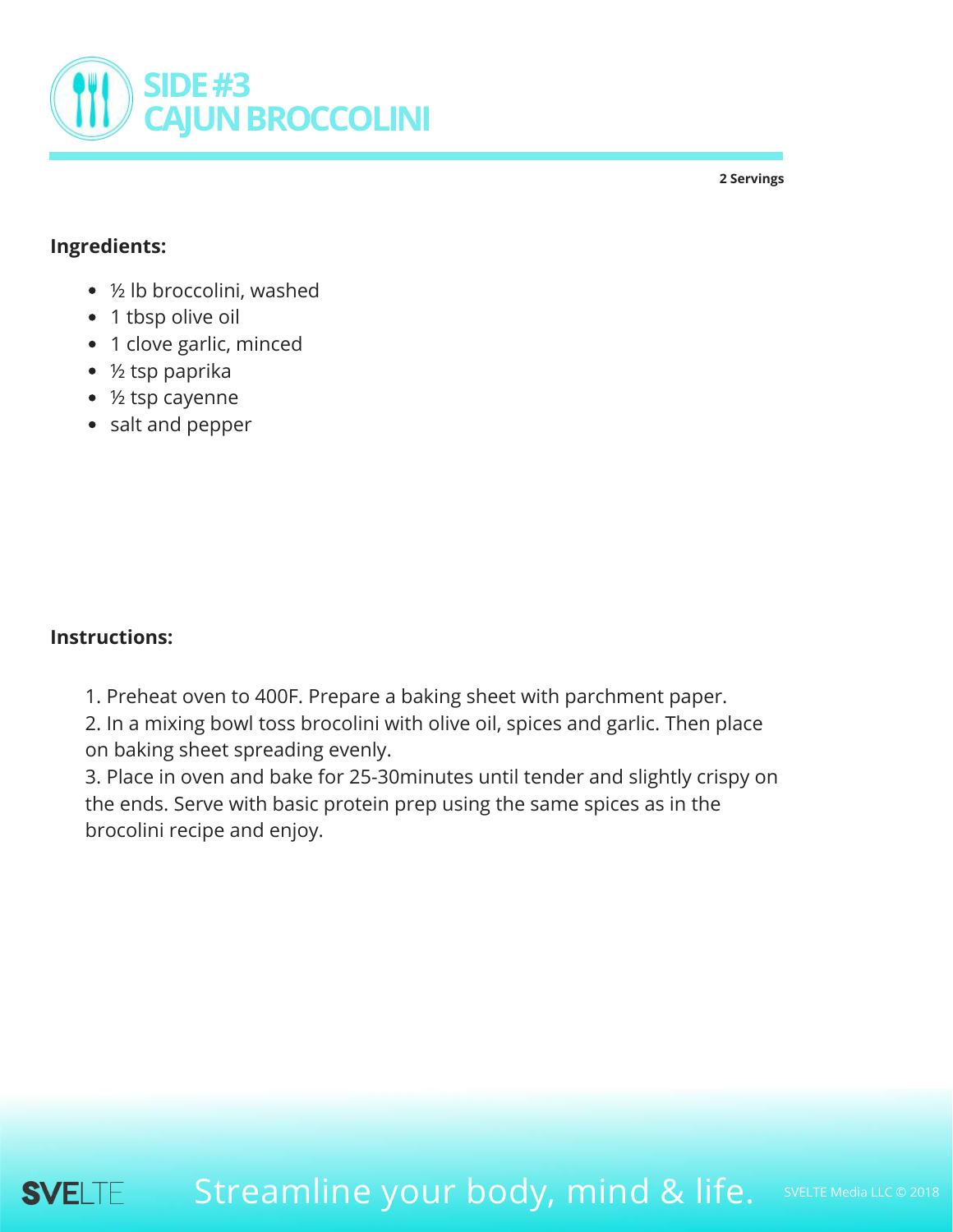<span id="page-36-0"></span>

#### **Ingredients:**

- 2 6oz pieces of salmon
- 2 tbsp olive oil
- 1 tbsp oil-cooking
- 1 clove garlic, chopped
- ½ bunch of large leaf kale (about 3-4 leaves each)
- 3-4 sprigs of fresh dill
- ½ lemon juice, 2 wedges
- 1 tsp Cajun spice
- salt and pepper

#### **Instructions:**

SVELTE

1. Preheat oven to 400F.

1. Start by prepping the salmon. In a medium sized bowl, or flat container mix garlic, olive oil, dill, and salt and pepper and stir. Then add salmon pieces and coat in marinade and set aside, keep this chilled.

2. Then place salmon on a baking sheet covered with a piece of parchment paper. Position salmon pieces evenly on sheet and squeeze 1-2 lemon wedges overtop. Then bake in oven 12-15 minutes.

3. In this time you can cook the kale. In a medium to large sized skillet heat 1 tbsp oil over medium heat. Then add in kale while seasoning with salt and pepper, a bit of the lemon juice and desired spices (Cajun spice).

4. Cook until kale starts to wilt. Then remove from heat and plate.

5. Then add a portion of salmon overtop once it is cooked. Then use

remainder of lemon overtop if desired and serve with a sprig of dill overtop.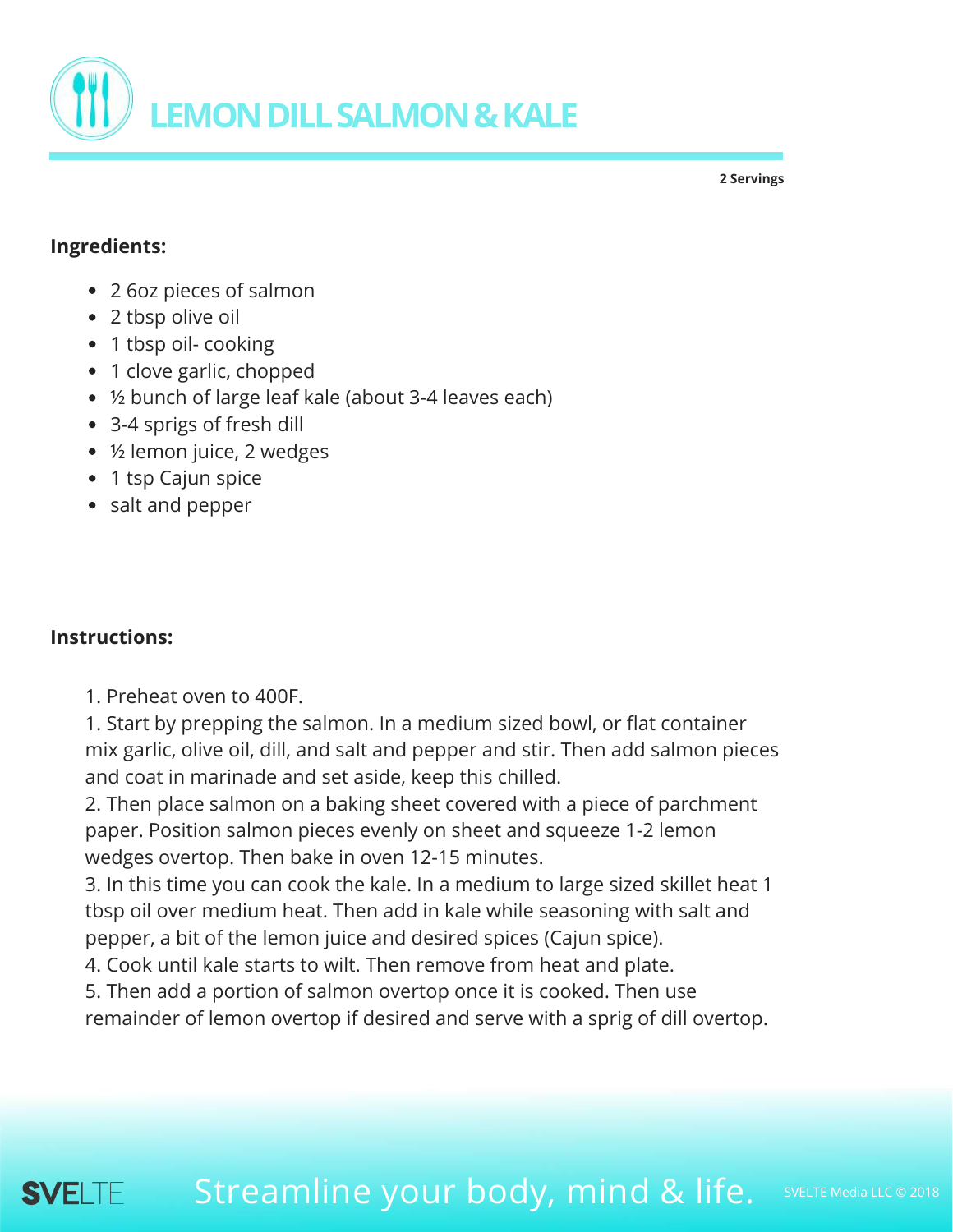<span id="page-37-0"></span>



#### **Instructions:**

- 1. Preheat oven to 450F. Prep baking sheet with aluminum foil.
- 2. Remove stems of mushrooms and place on baking sheet, cap down/ gill side up.
- 3. Place in oven and bake until they are lightly brown, this should take about 10-12 minutes to cook.
- 4. Remove from oven and they are ready to be used at burger buns.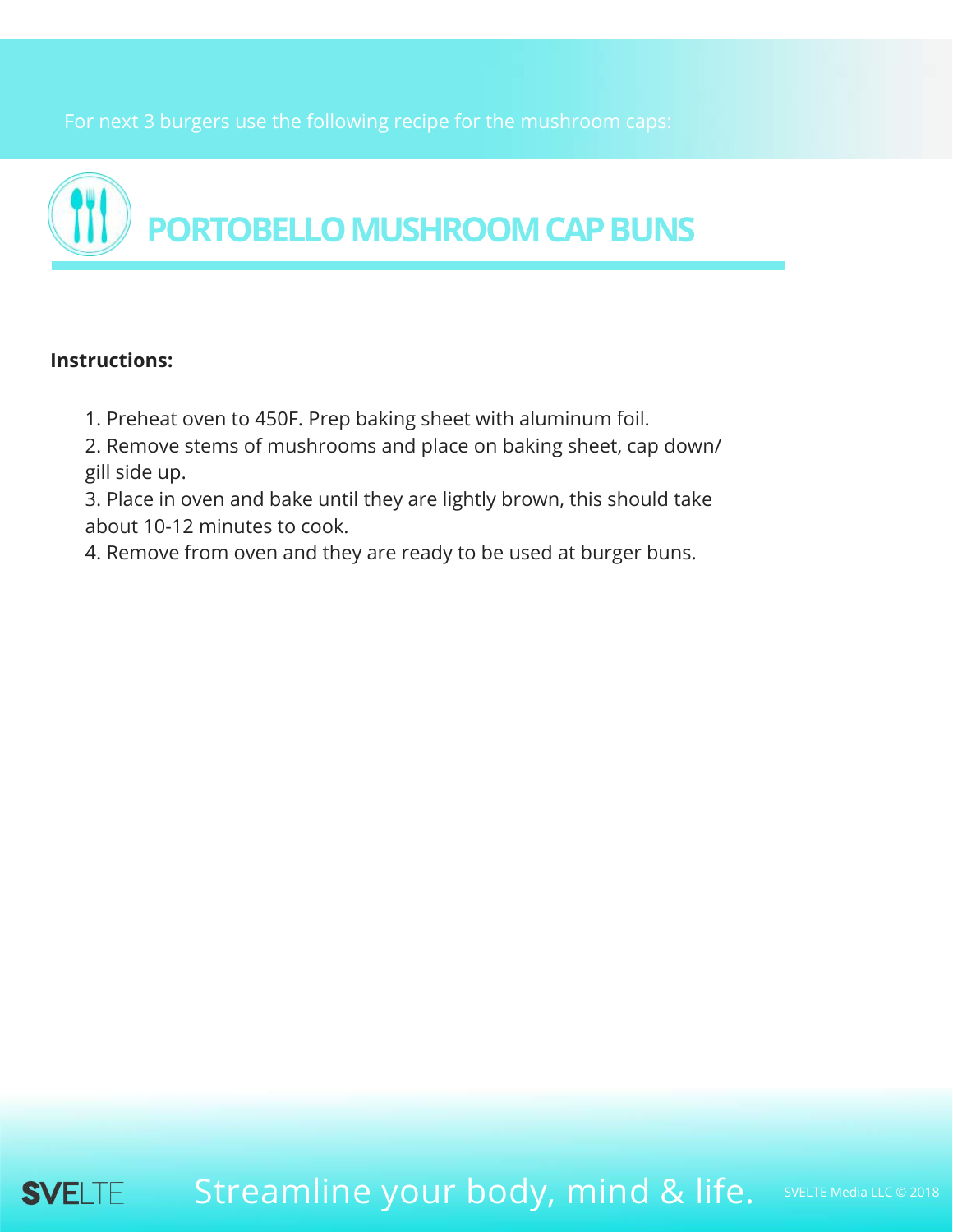<span id="page-38-0"></span>

#### **Ingredients:**

- 2 chicken breasts
- 2-4 slices pineapple, width wise
- 2 tbsp balsamic dressing
- ½-1 tbsp brown sugar

#### **Instructions:**

1. Prep grill by heating to medium to high heat.

2. In a small mixing bowl combine balsamic dressing and brown sugar. Brush over chicken and place on grill (you could also let the chicken sit in marinade and a bit of melted coconut oil prior to cooking). You can always add more of the dressing once on the grill.

3. The chicken should need about 5 minutes per side, depending on thickness. Be sure to check it is cooked thoroughly.

4. Grilling pineapple will take about 2-3 minutes per side so make sure to start when you have flipped the chicken.

5. Add to mushroom burger and serve. Serve alongside simple salad if desired.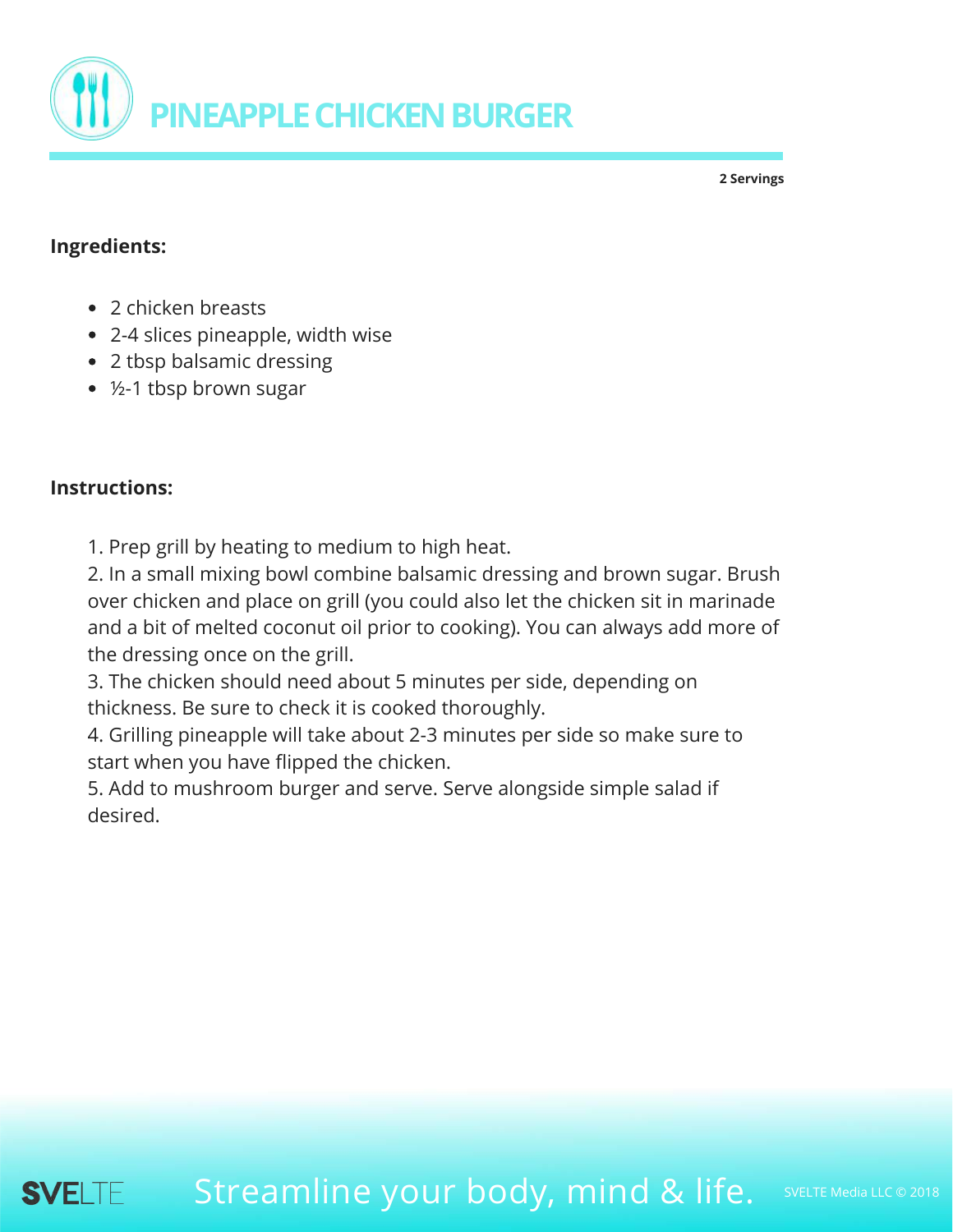<span id="page-39-0"></span>

#### **Ingredients:**

- ¾-1 lb ground chicken
- 1-2 jalapenos, diced finely
- 4 cloves garlic, diced finely
- ¼ cup onions, diced finely
- salt and pepper

#### **Instructions:**

- 1. In a large mixing bowl combine ingredients and mix well.
- 2. Portion into 4 round patties, and slightly flatten them. Then heat the grill to a medium setting.

3. Place on grill for 4-5 minutes per side. Ensure they are cooked through and serve with desired fixings on mushroom bun.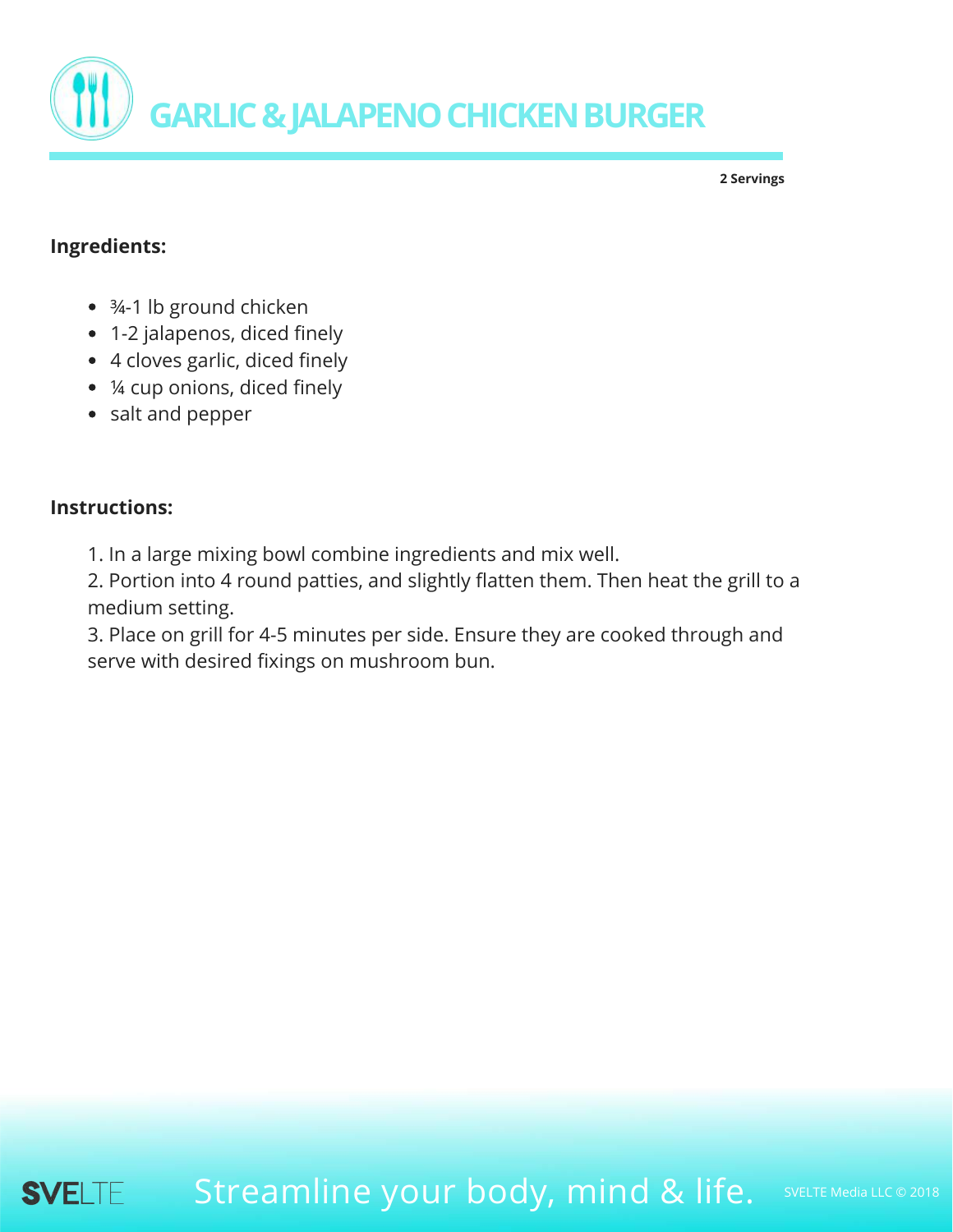

#### **Ingredients**

- ¾ -1 lb ground beef
- 3 cloves garlic, minced
- 1-2 sprigs fresh rosemary, chopped
- salt and pepper

#### **Instructions:**

1. In a medium sized mixing bowl, combine ingredients and mix well.

2. Portion into 4 round patties, and slightly flatten them. Then heat the grill to a medium setting.

3. Place on grill for 3-5 minutes per side. Ensure they are cooked through and serve with desired fixings on mushroom bun.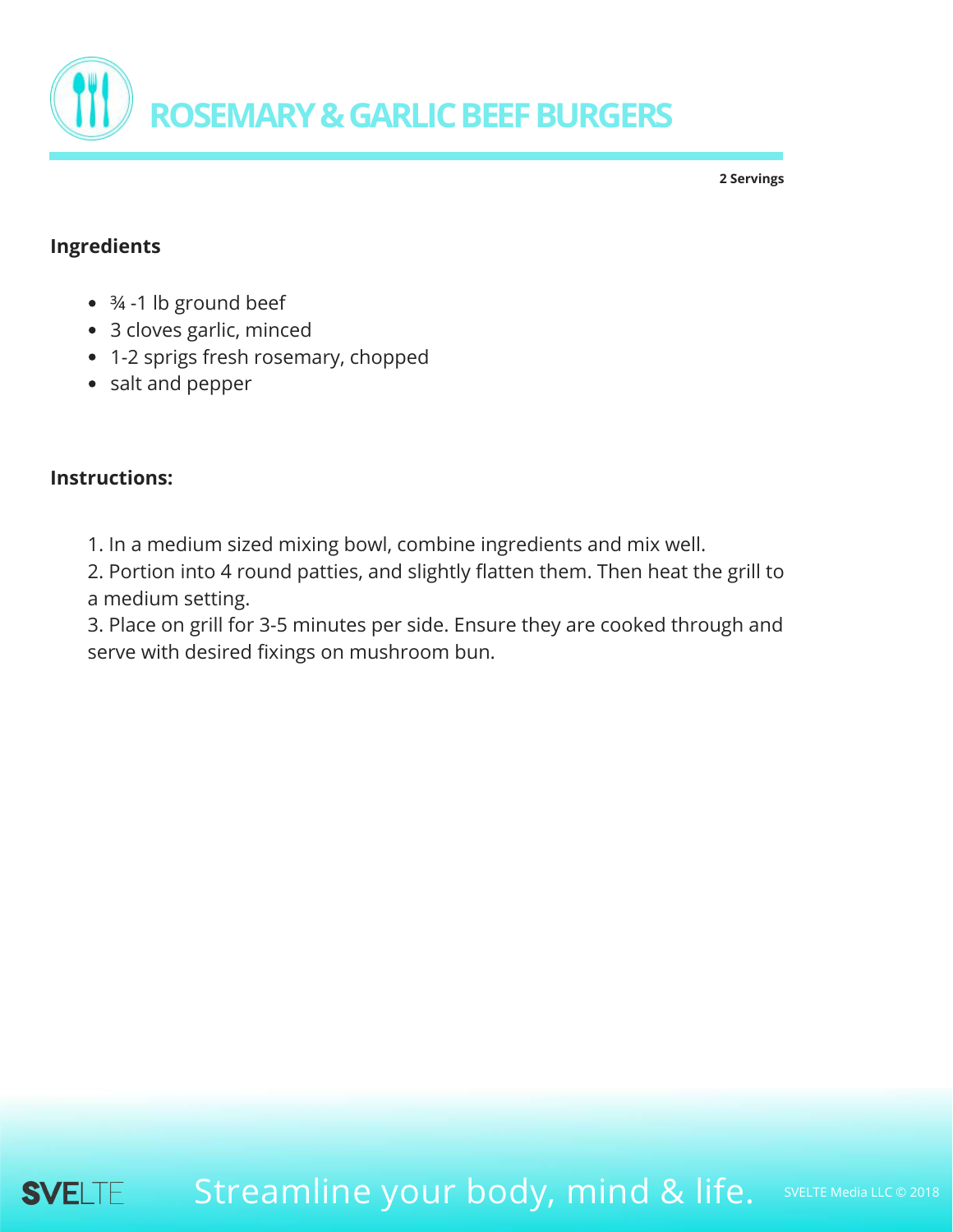<span id="page-41-0"></span>

**Serves 2 with 2 leftovers**

#### **Ingredients**

- $\bullet$  1-1  $\frac{1}{2}$  lb ground beef
- 3 zucchinis, cut into lengthwise strips
- 3 cloves garlic, minced
- 1 yellow onion, chopped
- 1 ½ cup mushrooms, sliced
- 1 can tomato paste
- 1 can diced tomatoes
- 2-3 tbsp olive oil
- ½ red pepper, diced
- 1 tbsp rosemary
- 1 tbsp basil
- ½ tsp oregano
- salt and pepper

#### **Instructions:**

- 1. Preheat oven to 350F. Prep a 9 x 13 inch pan for the lasagna.
- 2. Prep zucchinis strips by placing them in paper towel to soak up the extra liquid.

3. In a blender combine garlic, ½ the onions, tomato paste, diced tomatoes and spices. Pulse until smooth.

4. In a large saucepan heat oil over medium heat. Add in the remaining onions and cook until translucent. Then add in the ground beef and cook until browned. Once browned, add in the sauce from the blender and bring it to a simmer. Then add in mushrooms and simmer mixture until mushrooms are tender.

5. Then start layering the dish. Start with a layer of meat, followed by a layer of zucchinis, then meat again and then zucchinis a second time. Finish it off with a bit of the remaining meat and cover with foil.

6. Place in the oven and bake for 25-30 minutes. Then uncover and bake another 10-15 minutes. Depending on the zucchinis it may need to cook slightly longer, but you will know it is done when sided are bubbling and top is slightly browned.

7. Serve and save 2 portions for lunch the next day.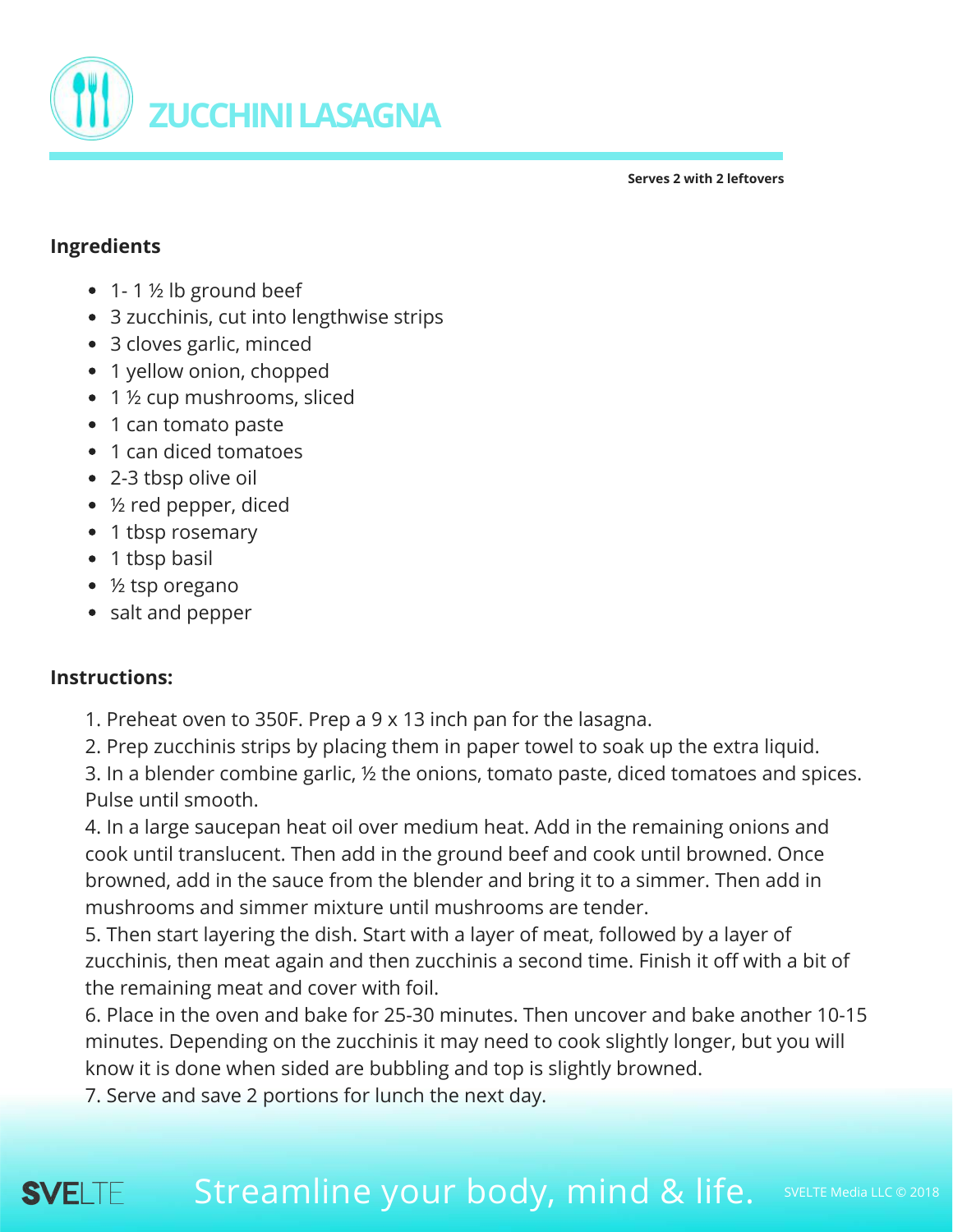# <span id="page-42-0"></span>**A P P E N D I X :**



#### **Ingredients:**

- 1 avocado, diced
- juice from 1/2 lime (use more if desired)
- ¼ red onion, chopped finely
- 2 tbsp fresh cilantro, chopped
- salt and pepper to taste

#### **Instructions:**

- 1. In a medium sized bowl mash avocado using a fork.
- 2. Then add in lime and mash & stir well.
- 3. Next add red onion, cilantro, and salt and pepper to taste.
- You can add ¼ tsp chili flakes for some extra heat. Set aside.

**Basic Protein Prep:** For chicken, fish, turkey

- 3-4 portions of protein, depending on how much recipe calls for
- desired fresh and dried spices (MSG free).
- 2 Tbsp extra virgin olive oil (coconut oil or sesame oil depending on flavors of meal)

#### **Instructions:**

- 5. Sprinkle oil and spices over protein.
- 6. Let sit in fridge to marinate several hours.
- 7. When ready to prep meal add 1-2 Tbsp to pan and grill protein until
- thoroughly cooked. You can also place on portable grill.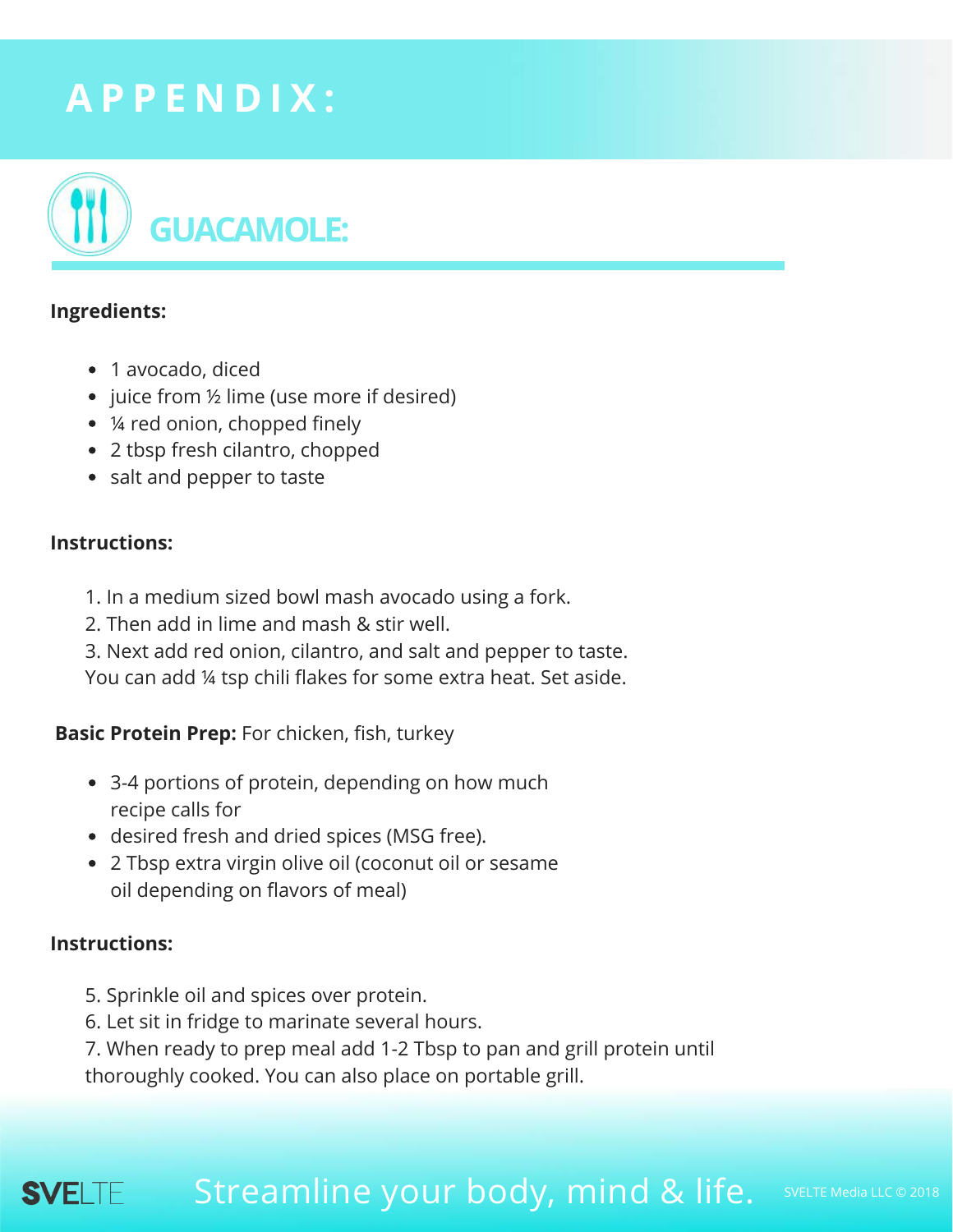<span id="page-43-0"></span>

#### **Ingredients:**

- 1 Roma tomato, diced
- ½ cucumber, diced
- 1 ½ cup mixed greens
- ¼ red onion, sliced
- salt and pepper

#### **Dressing:**

- 1 tbsp olive oil
- 1 tbsp apple cider vinegar
- 1 tsp honey- optional
- 2 lemon wedges

#### **Instructions:**

- 1. Mix dressing ingredients in a small bowl to start, Set aside. You may find you want double the recipe depending on your taste buds.
- 2. In a large mixing bowl combine lettuce and other veggies.
- 3. Drizzle dressing and toss with a few dashes of salt.
- 4. Portion out, serve and enjoy alongside protein dish.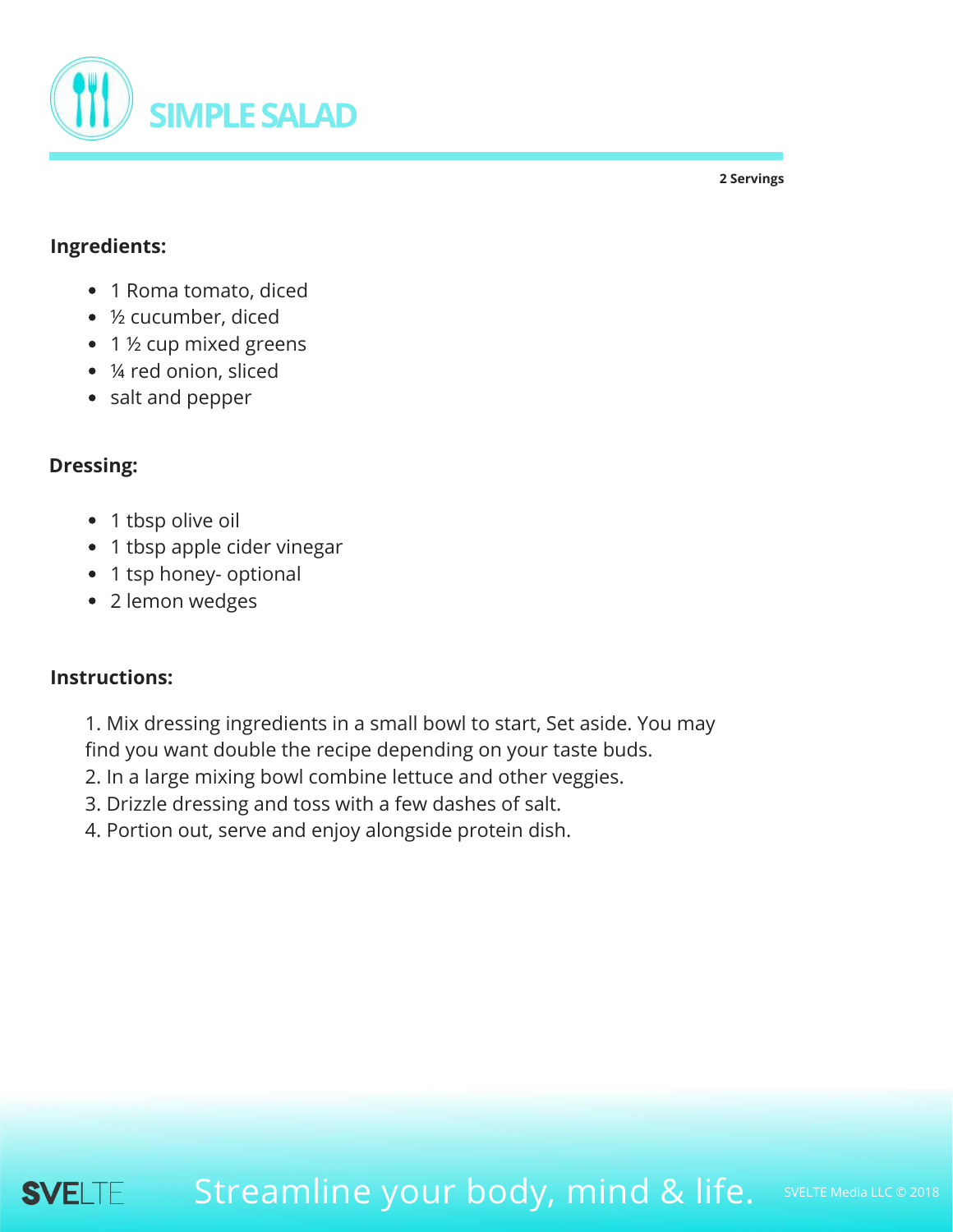<span id="page-44-0"></span>

#### **Ingredients:**

- 2 tomatoes, diced
- juice from 1-2 limes
- salt and pepper to taste
- 1 tsp chili flakes
- 3 Tbsp fresh cilantro, chopped
- 1 small red onion, chopped finely
- 1 thick orange wedge or 1 Tbsp fresh squeezed orange juice

#### **Instructions:**

1. Mix all ingredients in a medium sized mixing bowl.

Adjust taste by adding desired salt and pepper.

Streamline your body, mind & life. SVELTE

SVELTE Media LLC © 2018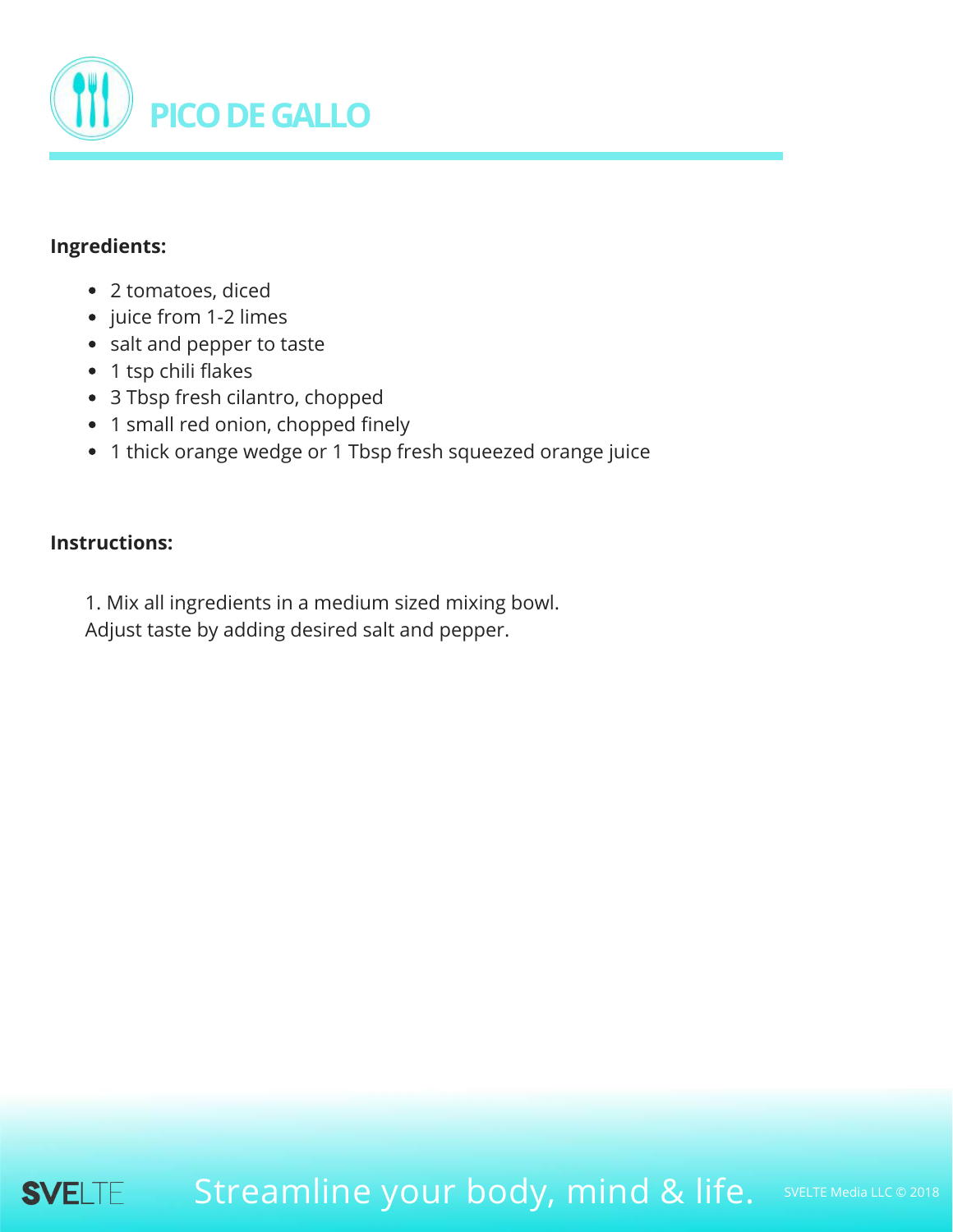<span id="page-45-0"></span>

**Serves 2 with 2 leftover for dinner**

#### **Zucchini Noodles:**

- 2-4 zucchinis, peeled (depending on size and amount desired)
- 1 Tbsp Extra virgin olive oil
- ¼ cup water
- 1 tsp salt and pepper (to taste)

#### **Zucchini Noodles:**

1. Use spiralizer to spiral zucchini into noodles.

2. In large skillet or pan heat oil. Add zucchini into the oil and heat for 1 minute. Add in water and cook until zucchini is soft, or as desired. Note: zucchini cooked quite quickly, and also shrinks in volume when cooked. Be sure to have enough zucchini, and be sure not to cook for too long.

3. Season with salt and pepper. Portion and divide onto plates.

4. Add sauce and other fixings onto plates.